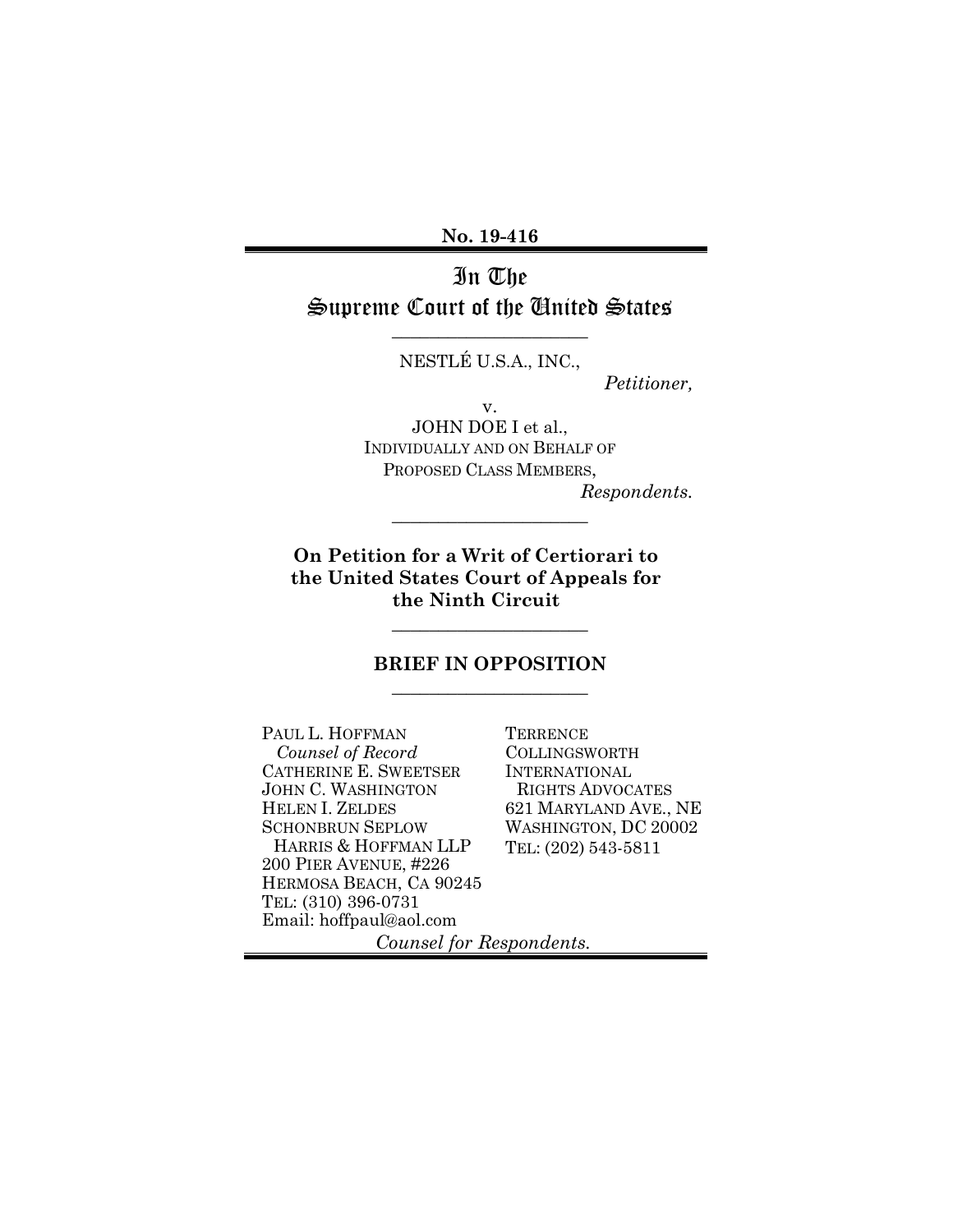## **QUESTIONS PRESENTED**

1. Whether a claim against a domestic corporation brought under the Alien Tort Statute, 28 U.S.C. § 1350, may overcome the extraterritoriality bar where the claim is based on violations of international law by aiding and abetting slavery and forced labor from the United States.

2. Whether domestic corporations are excepted from liability under the Alien Tort Statute despite the lack of an explicit exception in the statute.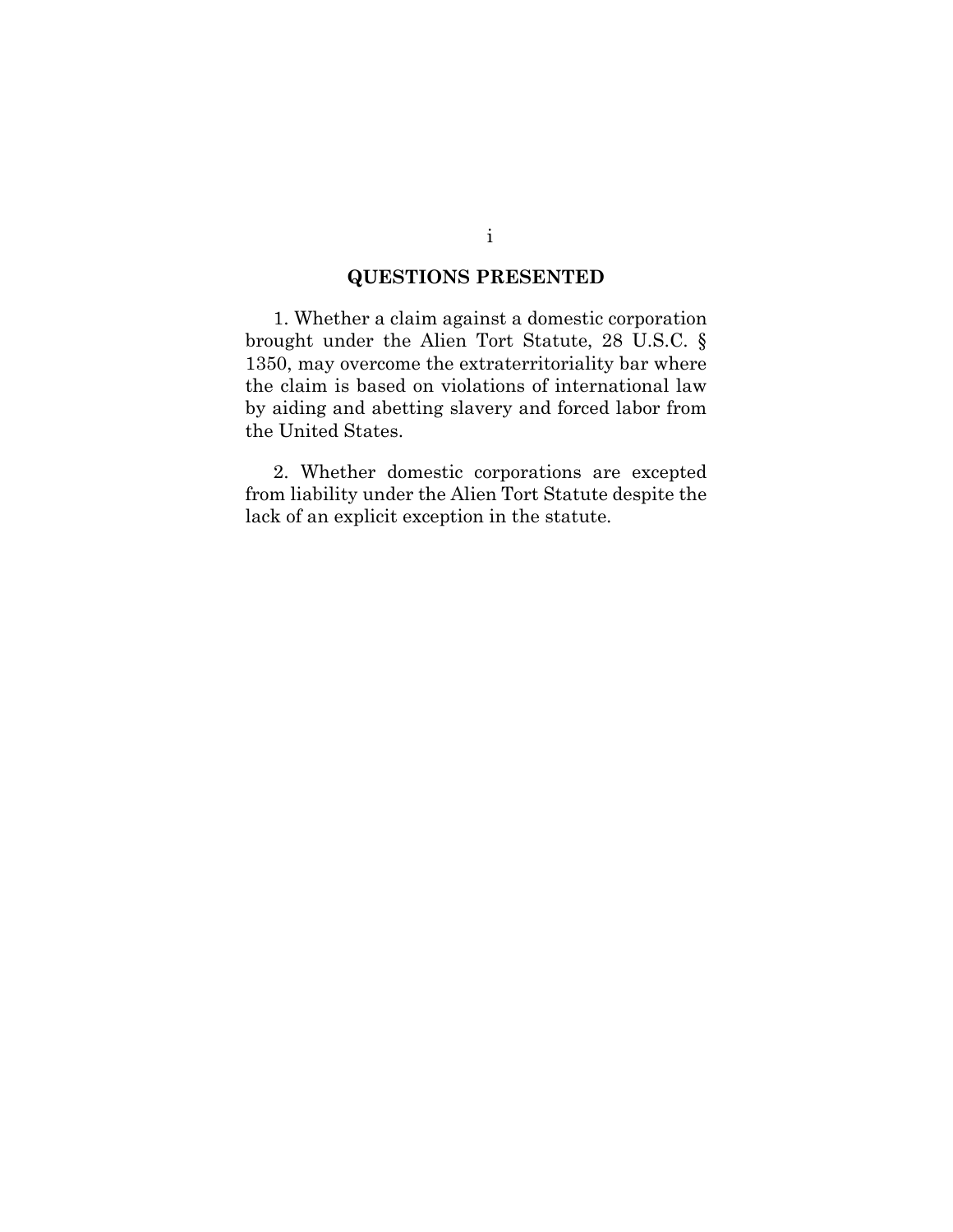### **RELATED PROCEEDINGS**

Another petition for a writ of certiorari seeks review of the judgment entered in *Doe I v. Nestlé, S.A.*, No. 17-55435 (9th Cir. July 5, 2019):

*Cargill, Inc. v. Doe I*, No. 19-453 (Oct. 3, 2019)

There are no other proceedings in state or federal trial or appellate courts, or in this Court, directly related to this case within the meaning of this Court's Rule 14.1(b)(iii).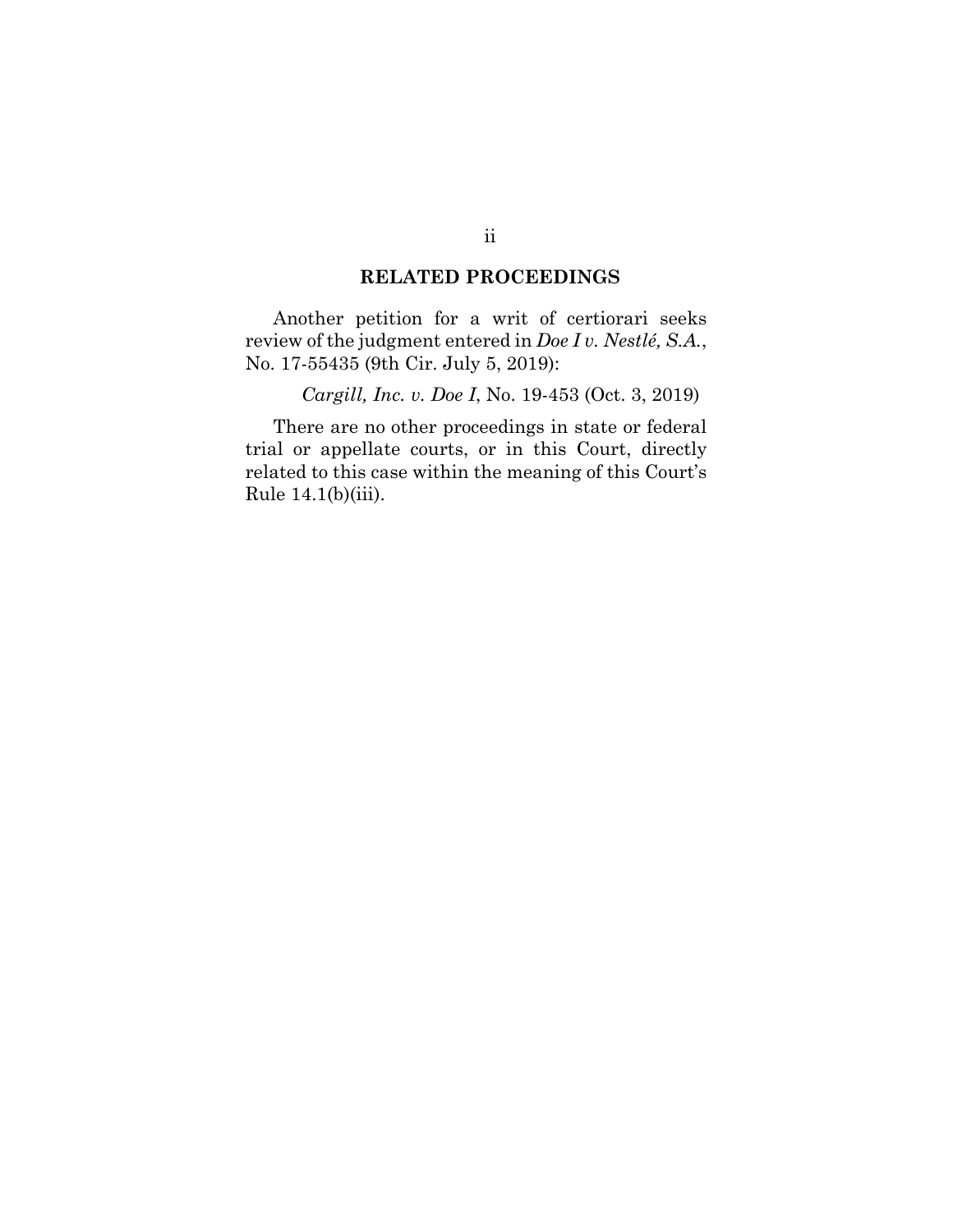## **TABLE OF CONTENTS**

| RELATED PROCEEDINGS   ii                                                                                                      |
|-------------------------------------------------------------------------------------------------------------------------------|
|                                                                                                                               |
|                                                                                                                               |
|                                                                                                                               |
|                                                                                                                               |
| I. STATEMENT OF FACTS3                                                                                                        |
|                                                                                                                               |
| A. Initial District Court Proceedings and                                                                                     |
| B. Second Dismissal by the District Court and                                                                                 |
| REASONS FOR DENYING THE WRIT 10                                                                                               |
| THERE IS NO CONFLICT BETWEEN THE<br>I.<br>DECISION BELOW AND DECISIONS OF<br>THIS COURT OR THE CIRCUIT COURTS.10              |
| A. In Implementing the Touch and Concern<br>Test the Court Below Applied This Court's<br>RJR Nabisco's Two-Prong Analysis. 11 |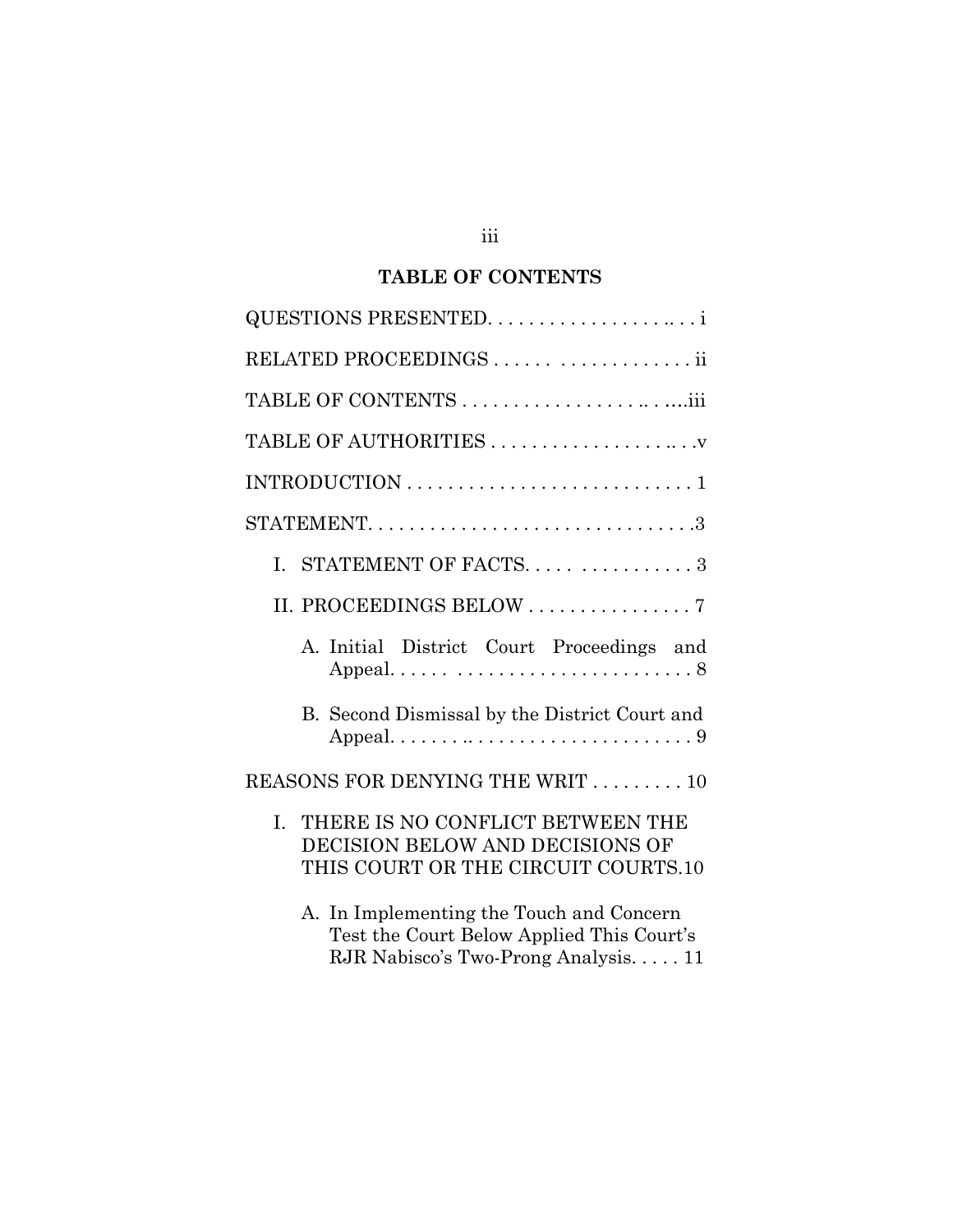| B. Review is not Justified by a Conflict Among                                                                                                 |
|------------------------------------------------------------------------------------------------------------------------------------------------|
| C. This Case is Not Ripe for Review $18$                                                                                                       |
| II. THE COURT OF APPEAL'S CORPORATE<br>LIABILITY HOLDING IS CONSISTENT<br>WITH THIS COURT'S PRECEDENT AND<br>DOES NOT CREATE A CIRCUIT SPLIT19 |
| A. The Ruling is Consistent With this<br>Court's Decisions. 19                                                                                 |
| B. All Circuits to Address the Issue But One<br>Hold that Domestic Corporations May                                                            |
| III.THERE ARE NO PRUDENTIAL<br>OR.<br>SEPARATION OF POWERS CONCERNS<br>NECESSITATING REVIEW. 26                                                |
|                                                                                                                                                |

## iv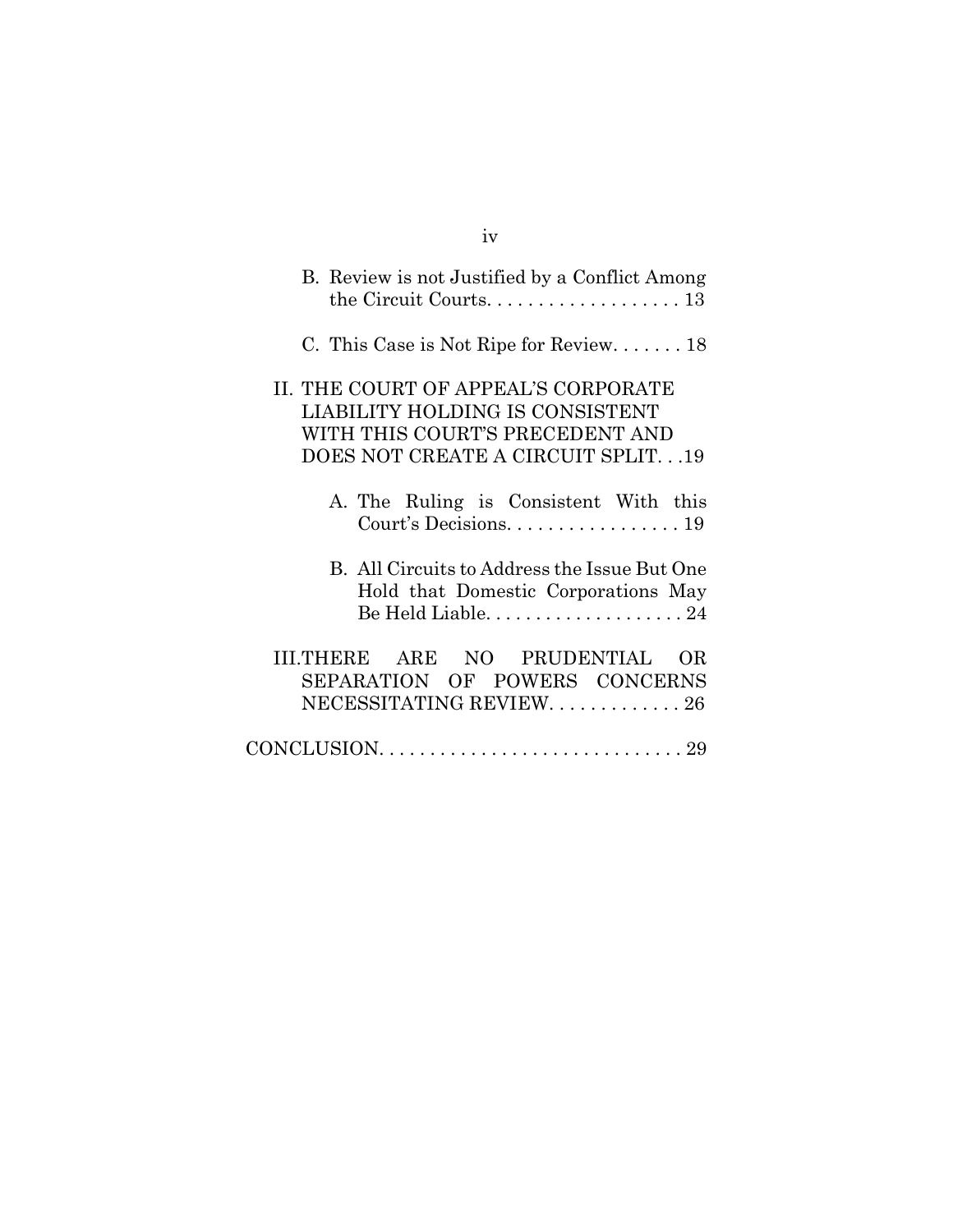## **TABLE OF AUTHORITIES**

# Page(s)

## *Cases*

| Adhikari v. Kellogg Brown & Root, Inc.,<br>845 F.3d 184 (5th Cir. 2017)14, 15, 17 |
|-----------------------------------------------------------------------------------|
| Al Shimari v. CACI Premier Tech., Inc.,<br>758 F.3d 516 (4th Cir. 2014) 14, 17    |
| Baloco v. Drummond Co., Inc.,                                                     |
| Cardona v. Chiquita Brands Int'l, Inc.,<br>760 F.3d 1185 (11th Cir. 2014) 16, 17  |
| Doe I v. Nestlé USA, Inc.,                                                        |
| Doe I v. Nestlé, S.A.,                                                            |
| Doe v. Drummond Co.,<br>782 F.3d 576 (11th Cir. 2015)13, 15, 16, 17               |
| Doe v. Exxon Mobil Corp.,                                                         |
| <i>Estate of Alvarez v. Johns Hopkins Univ.,</i>                                  |

v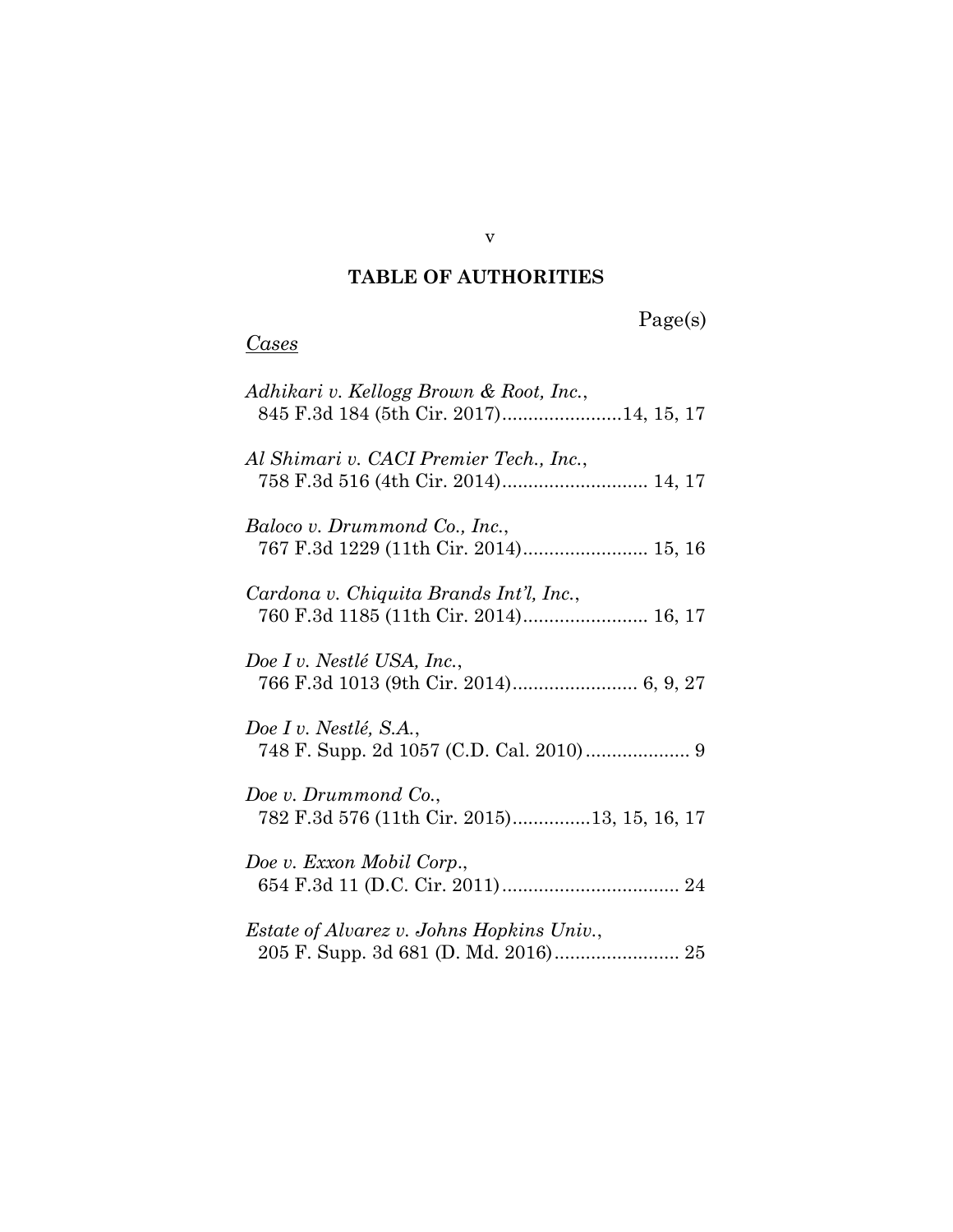| <i>Estate of Alvarez v. Johns Hopkins Univ.,</i><br>2019 WL 1779339 (D. Md. Apr. 23, 2019) 25 |
|-----------------------------------------------------------------------------------------------|
| <i>Estate of Alvarez v. Johns Hopkins Univ.,</i><br>373 F. Supp. 3d 639 (D. Md. 2019) 25      |
| Flomo v. Firestone Nat. Rubber Co.,                                                           |
| In re Arab Bank, PLC Alien Tort Statute Litig.,                                               |
| Jesner v. Arab Bank, PLC,                                                                     |
| Kiobel v. Royal Dutch Petroleum Co.,                                                          |
| Kiobel v. Royal Dutch Petroleum, Co.,<br>621 F. 3d 111 (2d Cir. 2010)  25, 26                 |
| Licci by Licci v. Lebanese Canadian Bank, SAL,                                                |
| Licci ex rel. Licci v. Lebanese Canadian Bank, SAL,                                           |
| Mastafa v. Chevron Corp.,                                                                     |
| Morrison v. National Australia Bank, Ltd.,                                                    |

vi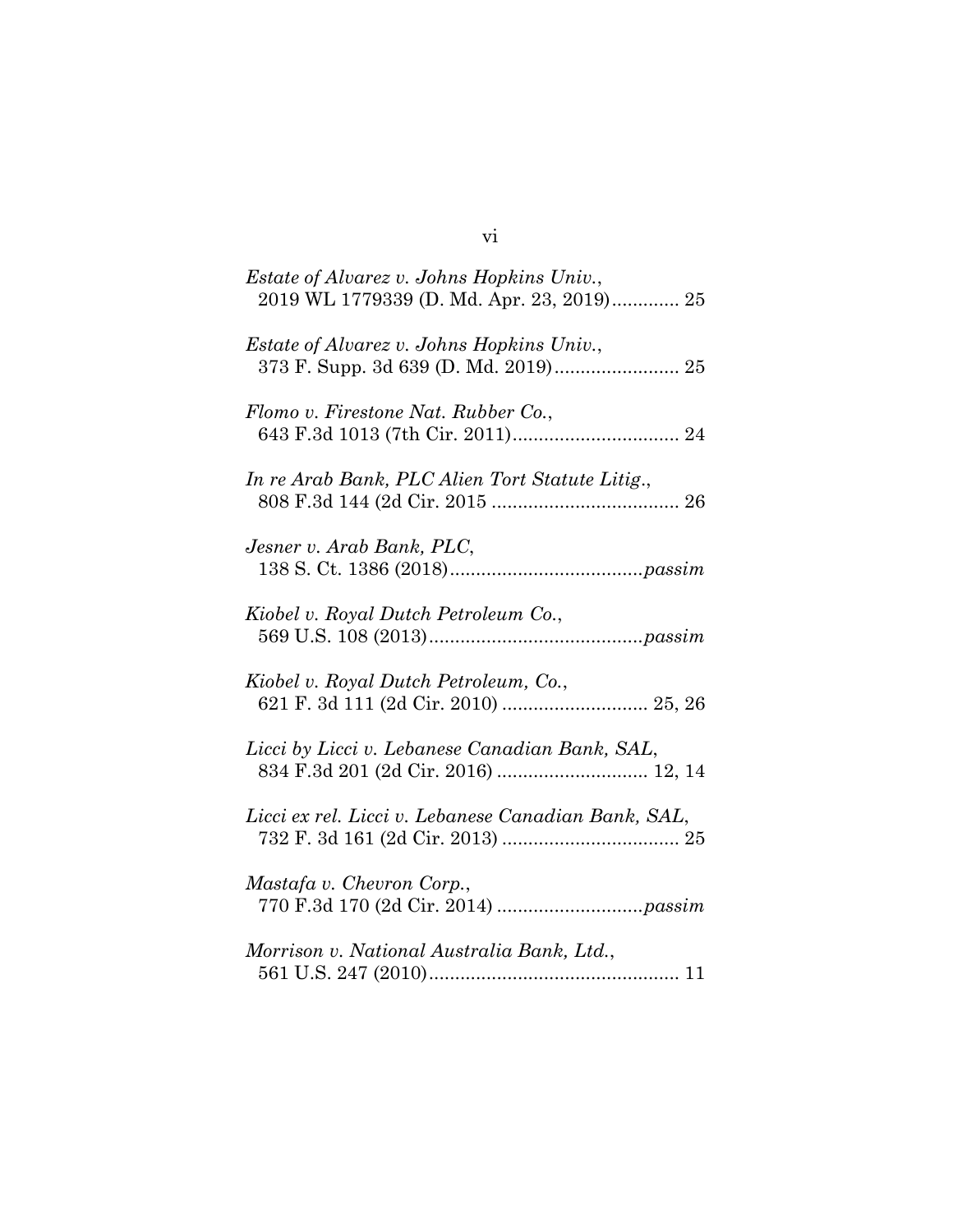## *Statutes*

| Pub. L. No. 114-125, §910, 130 Stat. 122, 239-40 28 |  |
|-----------------------------------------------------|--|

# *Other Authorities*

| Anthony J. Bellia Jr & Bradford R. Clark, The Alien |  |
|-----------------------------------------------------|--|
| Tort Statute and the Law of Nations,                |  |
|                                                     |  |

## vii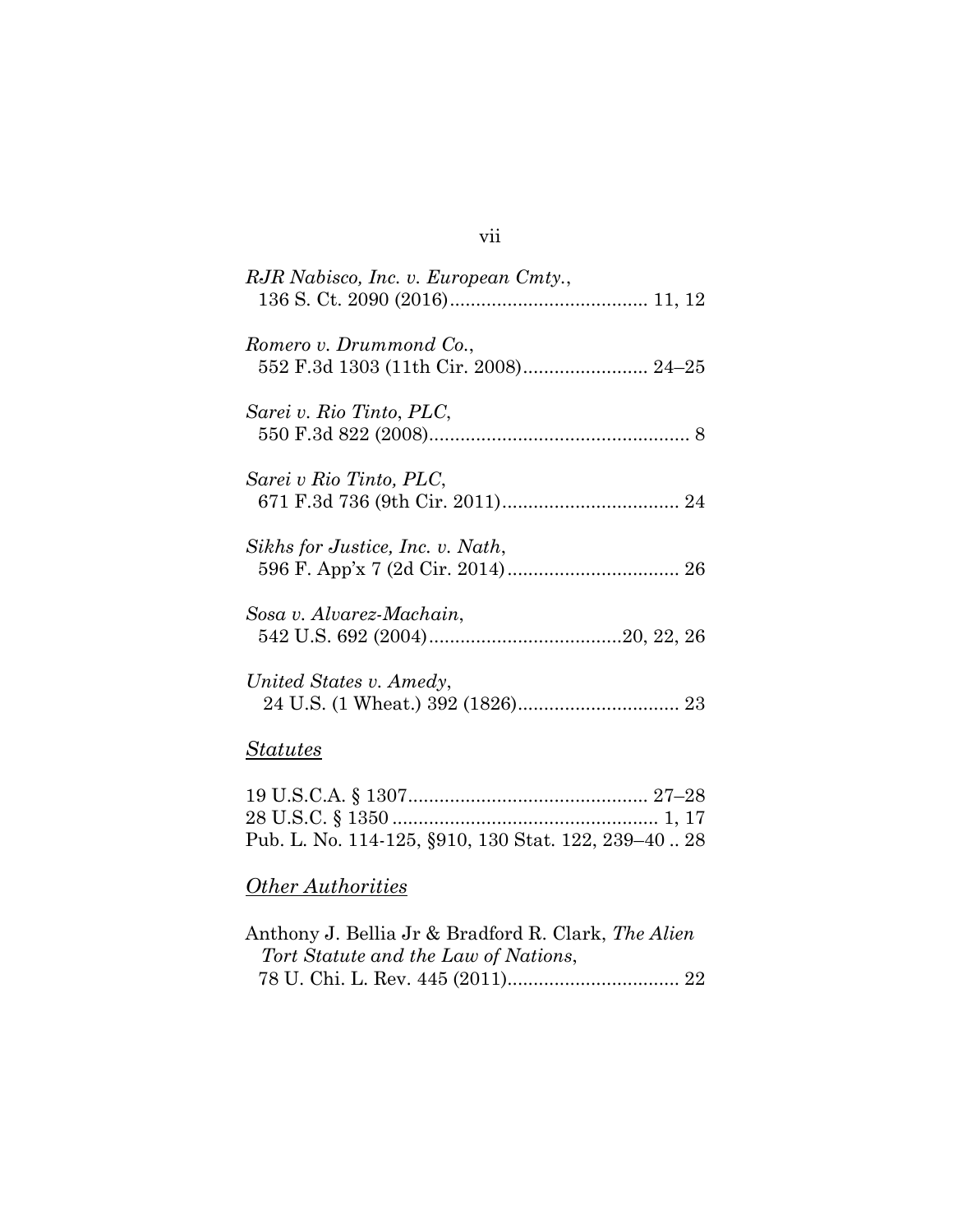#### **INTRODUCTION**

This Court should deny the petition given that the court below expressly remanded this case with instructions for Respondents to amend their complaint and to provide further detail about Petitioner's domestic conduct so that the application of *Kiobel v. Royal Dutch Petroleum Co.*, 569 U.S. 108 (2013), can be determined on a complete record. Pet. App. 44a–45a, 46a. Respondents should have the opportunity to do so, particularly since this Court's decision in *Jesner v. Arab Bank, PLC*, 138 S. Ct. 1386 (2018) set forth new requirements under the ATS, 28 U.S.C. § 1350, after their operative complaint was filed in 2016.

Petitioner claims the allegations here are too "scant" to overcome the extraterritoriality bar, but the adequacy of Respondents' pleadings should not be determined until they have had an opportunity to amend their complaint. Pet. 10. To the extent there is an issue about which conduct is attributable to Nestlé USA after the affiliated companies were dismissed pursuant to *Jesner*, this can only be determined after the complaint is amended.

Petitioner's argument that there is a circuit split on the issue of aiding and abetting in this context is over-stated. There is no circuit split as to whether a corporation aiding and abetting a law of nations violation is a cognizable ATS claim. The Circuits are aligned on the availability of aiding and abetting liability under the ATS. Here too, a decision on the applicable aiding and abetting standards should be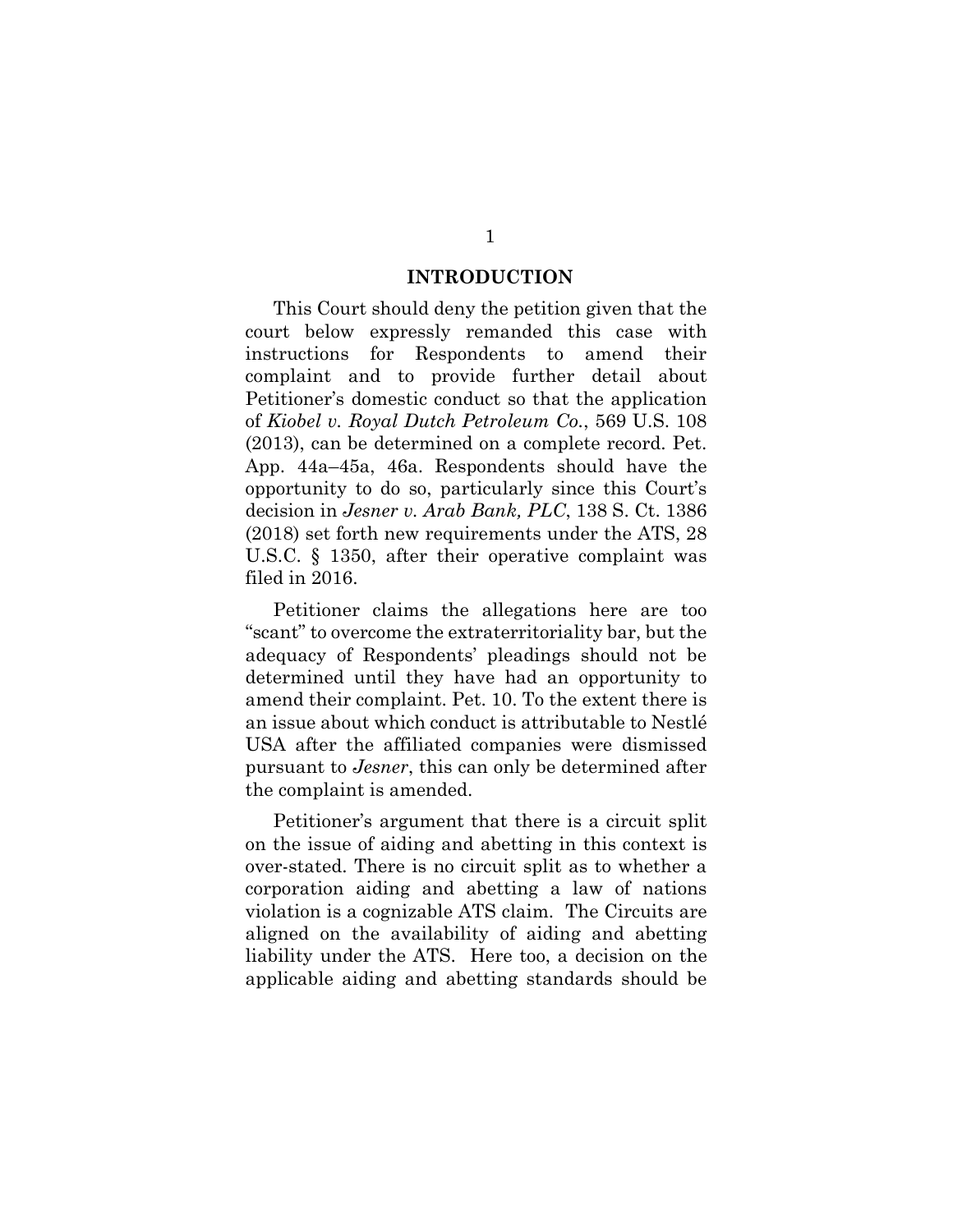made after Respondents amend their complaint. Respondents' amended complaint will also address the traceability of Nestlé U.S.A.'s conduct and Article III standing.

The domestic corporate liability holding below is in accord with the decisions in the Fourth, Fifth, Seventh, Eleventh, and D.C. Circuits, in refusing to create a categorical rule barring corporate liability under the ATS. This Court has accepted the issue of domestic corporate liability twice before in *Kiobel* and *Jesner*. The Executive Branch filed *Amicus* briefs in these cases supporting corporate liability under the ATS. There are no foreign policy questions precluding corporate liability here. Moreover, corporate liability is especially appropriate here given the nature of the international prohibition on slavery, from which corporations are plainly not exempted.

The facts of this case are undisputed and troubling—child slave labor is atrocious—and the opportunity to amend is in the best interests of justice. Petitioner objects that the case has been pending for fourteen years, but it is Petitioner's repeated motions to dismiss and appellate procedures, not any actions by Respondents, that have occupied that time. Moreover, in all this time, the system of child slave labor in the Ivory Coast remains. A more fully developed factual record would substantially aid the Court's understanding of the extent of Petitioner's domestic activity as it relates to the allegations.

The petition should be denied.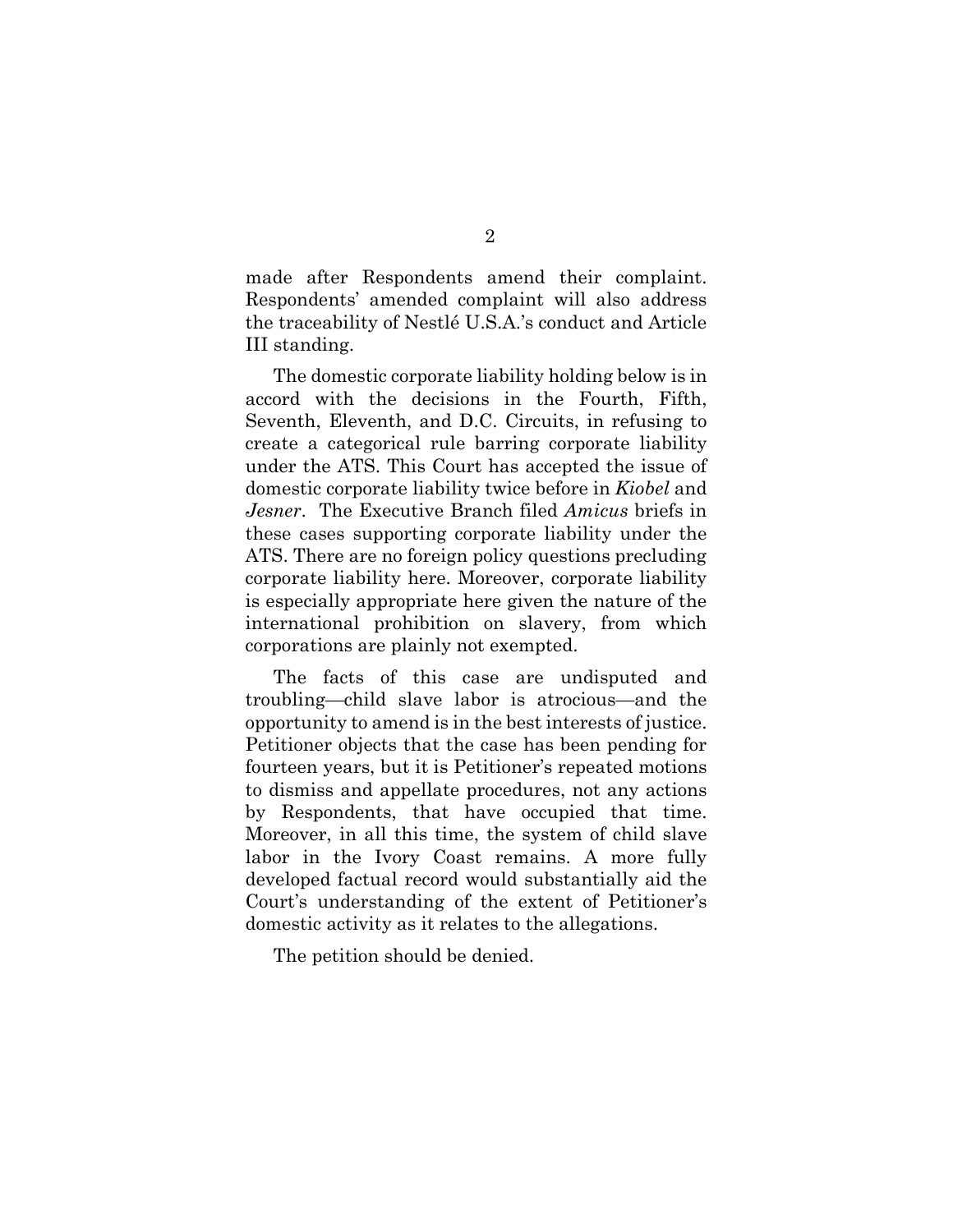#### **STATEMENT**

#### **I. STATEMENT OF FACTS**

Respondents are former child slaves who were trafficked from Mali and subsequently held in slavery on cocoa plantations in the Ivory Coast. Pet. App. 35a. Between the ages of twelve and fourteen, Respondents were forced to work on cocoa farms for twelve to fourteen hours per day, at least six days per week. *Id.* They were not paid for their work and were given only scraps of food to eat. ER 158-61 (No. 17-55435) (hereafter "ER").[1](#page-10-0) Respondents were beaten with whips and tree branches when the guards felt that they were not working quickly enough. Pet. App. 35a; ER 158-61. Respondents were forced to sleep on the floor in a small, locked room with several other children. ER 158-61. Respondents knew that children who tried to flee the cocoa plantations would be severely beaten or tortured if caught. Pet. App. 35a. One Respondent, John Doe II, witnessed the guards cut open the feet of the other small children who tried to escape. *Id.*; ER 159. Another, John Doe III, witnessed small children who tried to escape being forced to drink urine by the guards when they were caught. Pet. App. 35a; ER 159*.*

Petitioner Nestlé USA is a large manufacturer, purchaser, processer, and retail seller of cocoa beans. Pet. App. 35a. At the time of filing Nestlé USA was headquartered in California (it since moved to

<span id="page-10-0"></span><sup>1</sup> Except where otherwise indicated citations to "ER" refer to the excerpts of record in the appeal below, case No. 17-55435.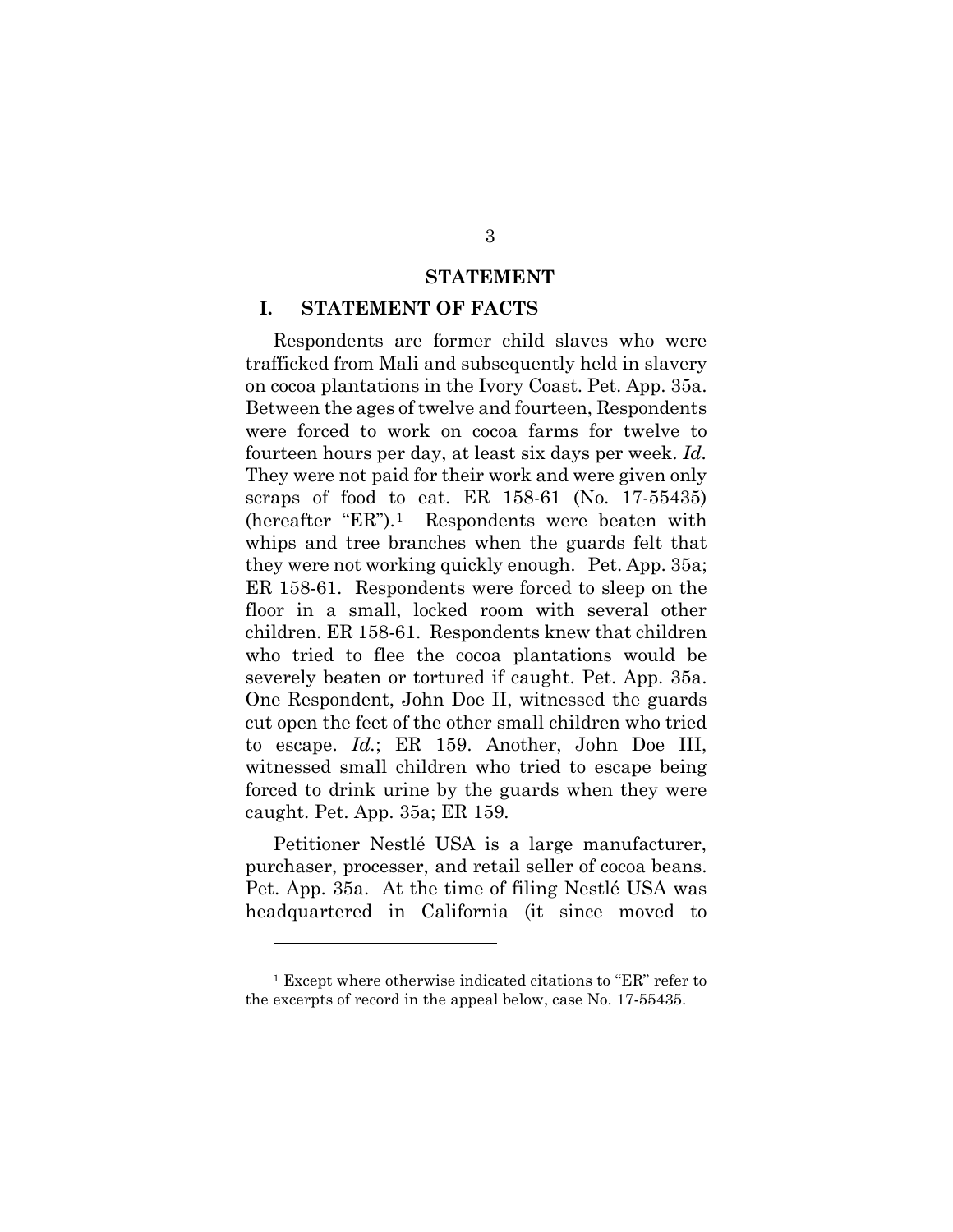Virginia) and it sells Nestlé-brand products in the United States. Pet. App. 35a; ER 138. Every major operational decision regarding Nestlé's U.S. market, including the sourcing and supervision of its supply chain in the Ivory Coast, is made or approved in the United States. Pet. App. 35a.

Petitioner maintains an unusual degree of control over the cocoa market in the Ivory Coast because of its enormous buying power, and maintains that power by providing resources to plantations engaged in child slavery. Pet. App. 35a–36a. Petitioner knows these plantations use child slave labor yet deliberately continues to aid them in order to secure cocoa at the low cost it demands. Pet. App. 36a. Petitioner offers both financial and technical assistance to the cocoa farmers. *Id.* Petitioner controls the terms and conditions by which plantations produce and supply cocoa. ER 143. Petitioner maintains its influence on this slavery-based system in part by providing local farmers and/or farmer cooperatives with (1) ongoing financial support, including advance payments and personal spending money to maintain the farmers' and/or the cooperatives' loyalty as exclusive suppliers; (2) farming supplies, including fertilizers, tools and equipment; and (3) training and capacity building in particular growing and fermentation techniques and general farm maintenance, including labor practices. Pet. App. 36a; ER 144.

Through exclusive supplier and buyer relationships, Petitioner dictates the terms by which the plantations produce and supply cocoa, including the labor conditions under which the cocoa beans are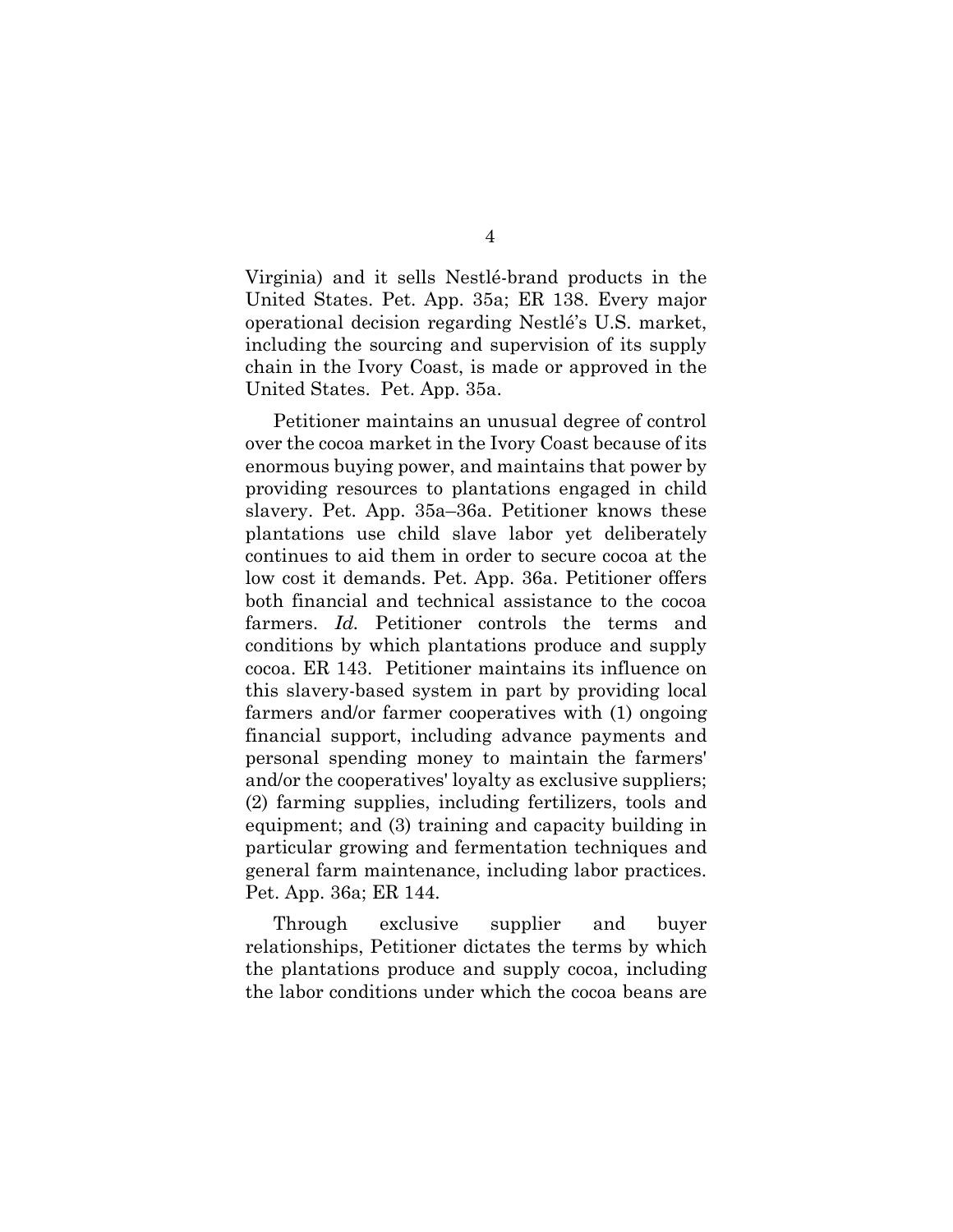produced. Pet. App. 36a; ER 143. Training and quality control visits occur several times per year and require frequent and ongoing visits to the farms by Petitioner and their agents. Pet. App. 36a, 43a–44a. Petitioner disseminates this on-the-ground reporting to U.S. offices so U.S.-based decisionmakers can assess what actions take place in the Ivory Coast. ER 143. Due to these visits, Petitioner has firsthand knowledge of the child slave labor systems in the Ivory Coast. Pet. App. 36a.

A 2015 study conducted by Tulane University and funded by the U.S. Department of Labor found that the total number of children engaging in cocoa production, child labor, and hazardous work in cocoagrowing areas in West Africa increased more than thirty-eight percent from 2008–2009 to 2013–2014. *See* Sch. of Pub. Health and Tropical Med., Tulane Univ., *Final Report 2013/14 Survey Research on Child Labor in West African Cocoa Growing Areas*, at 44 (2015), available at https://tinyurl.com/ve8zbkg. The Ivory Coast produces seventy percent of the world's cocoa, a majority of which is imported to the United States by Petitioner and other major players. Pet. App. 34a– 35a. Petitioner and the other named defendant in this litigation dominate the cocoa market by maintaining exclusive buyer-supplier relationships with Ivorian cocoa farmers engaged in child slavery. Pet. App. 36a. This is all done with the objective of securing the cheapest cocoa possible. *Id*.

Petitioner is well-aware of the endemic nature of child slavery on Ivorian cocoa plantations. Pet. App.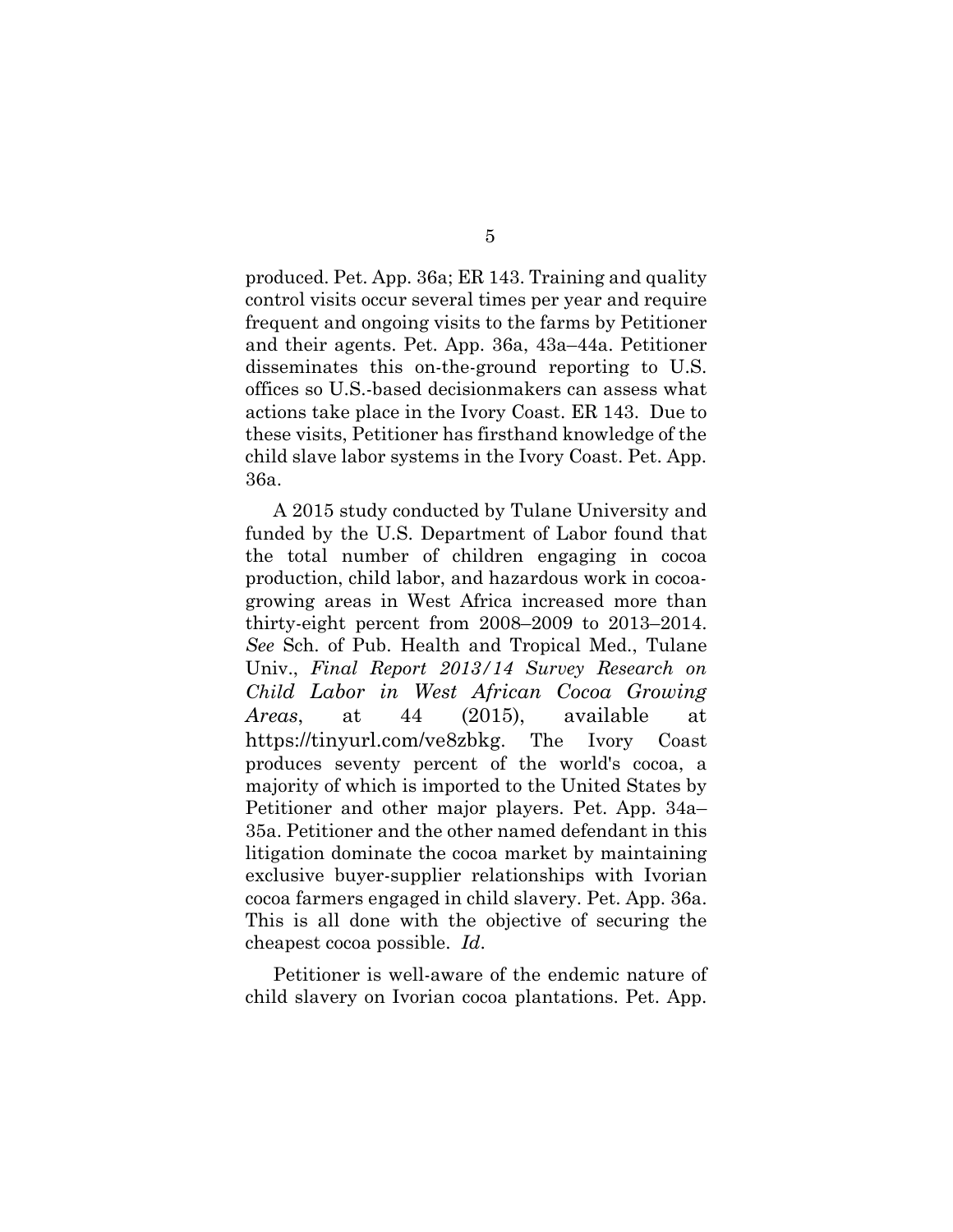36a. The court of appeals held that Respondents adequately alleged that Petitioner both knew of and intended to use child slave labor to increase profits, and the actions taken by Petitioner support this conclusion. *Doe I v. Nestlé USA, Inc.*, 766 F.3d 1013, 1025–26 (9th Cir. 2014). For example, Petitioner has actively lobbied against legislation intended to make its use of child slave labor transparent to the public. ER 155–57. In addition, Petitioner has continued to provide farmers that use child slave labor with technical and financial assistance, including unrestricted cash advances. Pet. App. 36a. Supplies provided by Petitioner include fertilizers, tools and equipment, as well as personal spending money to maintain farmers' loyalty as exclusive suppliers. *Id*.; ER 144. Defendants' employees frequently visit the farms to conduct training and quality control visits. Pet. App. 36a.

Petitioner aimed to quell the public concern over child slave labor, and misrepresent its ineffectual efforts to combat child slavery, by creating the Nestlé Cocoa Plan, purportedly "aim[ing] to improve the lives of cocoa farmers and the quality of their produce." Nestlé and International Cocoa Initiative, *Nestlé Cocoa Plan: Tackling Child Labor 2017 Report*, NESTLÉ (2017), https://tinyurl.com/u3v8rjx; ER 147– 148, 157–58. Such statements were false. ER 147–48, 156.

Despite their in-depth knowledge of the use of child slave labor on cocoa farms in the Ivory Coast, Petitioner continues to facilitate the child slave labor system in a variety of other ways that contribute to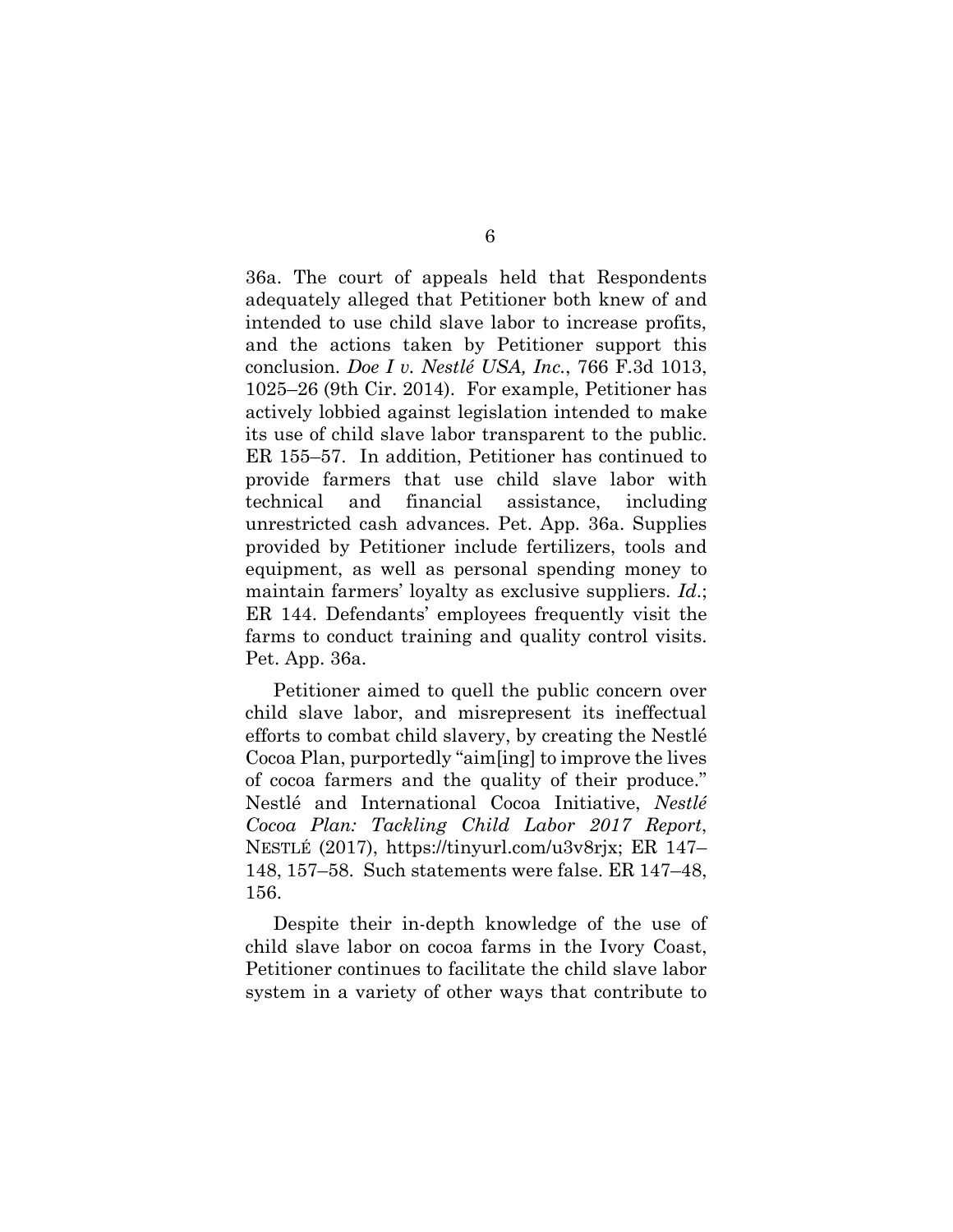the maintenance of what amounts to chattel slavery on Ivory Coast plantations. Pet. App. 36a. Petitioner does so with the "goal of finding the cheapest sources of cocoa." Pet. App. 53a. In the United States, Petitioner published numerous statements to reassure consumers that they were monitoring and controlling their supply chains, while they did nothing to change the practices that allow child slavery to flourish. *See, e.g.*, ER 147–50. These actions were designed to mislead consumers and allow the companies to continue to reap profits from chocolate made with cocoa grown in West Africa by child slaves. ER 148, 150, 156. Child slavery in the Ivory Coast remains widespread today. *See, e.g.*, Peter Whoriskey & Rachel Siegel, *Cocoa's Child Laborers*, WASHINGTON POST, June 5, 2019, available at https://www.washingtonpost.com/graphics/2019/busi ness/hershey-Nestlé-mars-chocolate-child-labor-westafrica/.

Petitioner has played, with Cargill and others, a crucial role in perpetuating and benefitting from the system that caused the Respondents' suffering.

#### **II. PROCEEDINGS BELOW**

This case has been pending since 2006. During that time the relevant law substantially changed, requiring the parties to re-brief the issues and causing delay as the district and circuit courts considered and applied the new law to the parties' arguments. Below is a brief overview of the procedural history.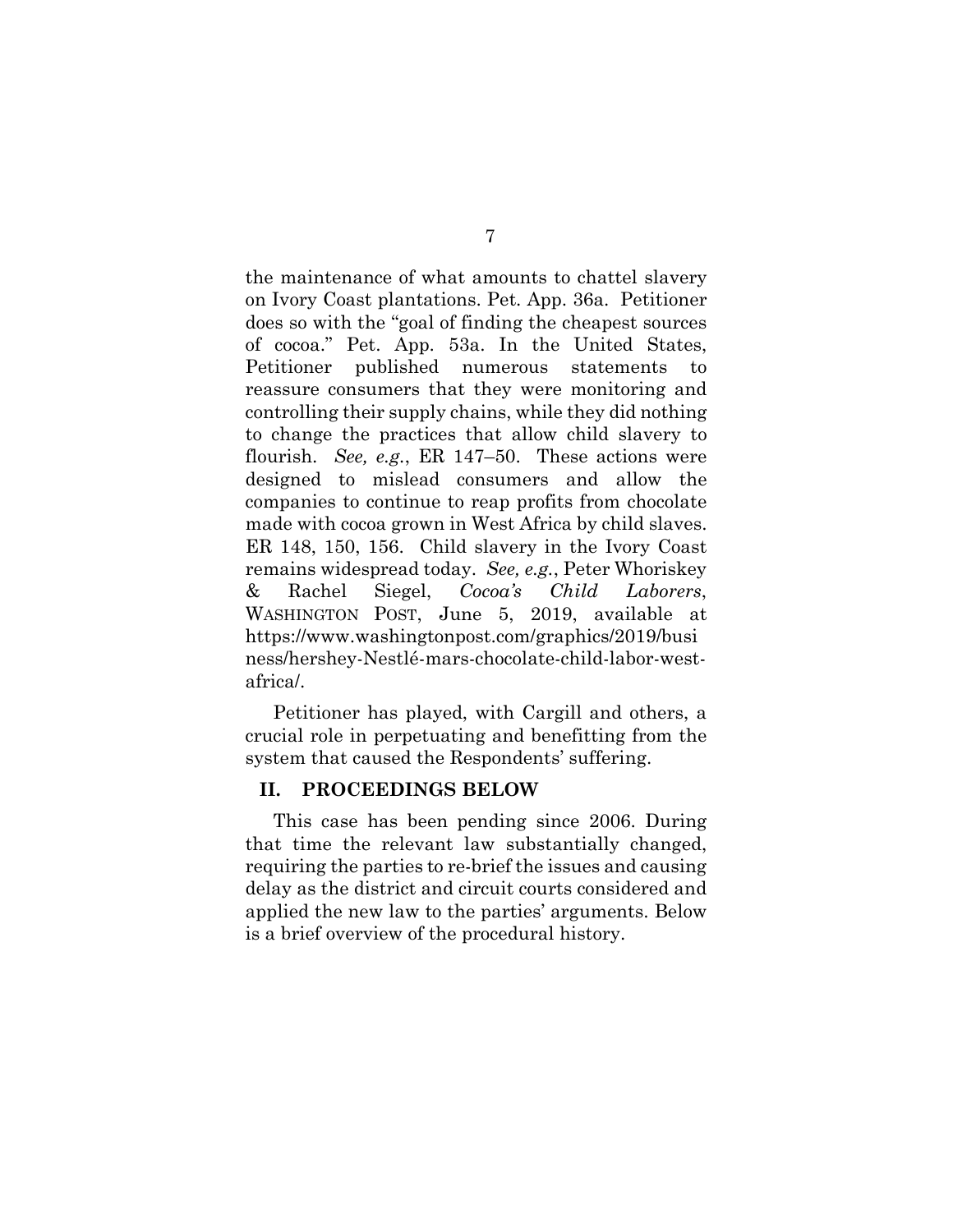## **A. Initial District Court Proceedings and Appeal**

This case originated in July of 2005 when Respondents filed their initial complaint in the United States District Court for the Central District of California. After a round of briefing on Petitioner's motion to dismiss, the district court requested additional briefing on certain issues. C.A. ER 625–30 (No. 10-56739). At the end of 2006, the district court decided to stay the litigation pending the resolution, and subsequent rehearing, of a case then pending before the court of appeals, *Sarei v. Rio Tinto*, *PLC,* 550 F.3d 822 (2008). C.A. ER 499, 644 (No. 10-56739). The stay on the case was not lifted until January 2009. C.A. ER 646 (No. 10-56739).

Respondents filed their first amended complaint ("FAC") in July of 2009 on behalf of Malian child slaves who were forced to work on cocoa farms in the Ivory Coast, which allowed Petitioner and other listed Defendants to continuously obtain a "cheap supply of cocoa by maintaining exclusive supplier/buyer relationships with local farms and/or cooperatives in Côte d'Ivoire." C.A. ER 245, 251 (No. 10-56739). The FAC specifically alleged that Petitioner is "directly involved in the purchasing and processing of cocoa beans from Côte d'Ivoire" and maintained supplier/buyer relationships with several individuals running cocoa farms in the Ivory Coast. C.A. ER 251– 52 (No. 10-56739).

After briefing and supplementation, the District Court granted Petitioner's Motion to Dismiss the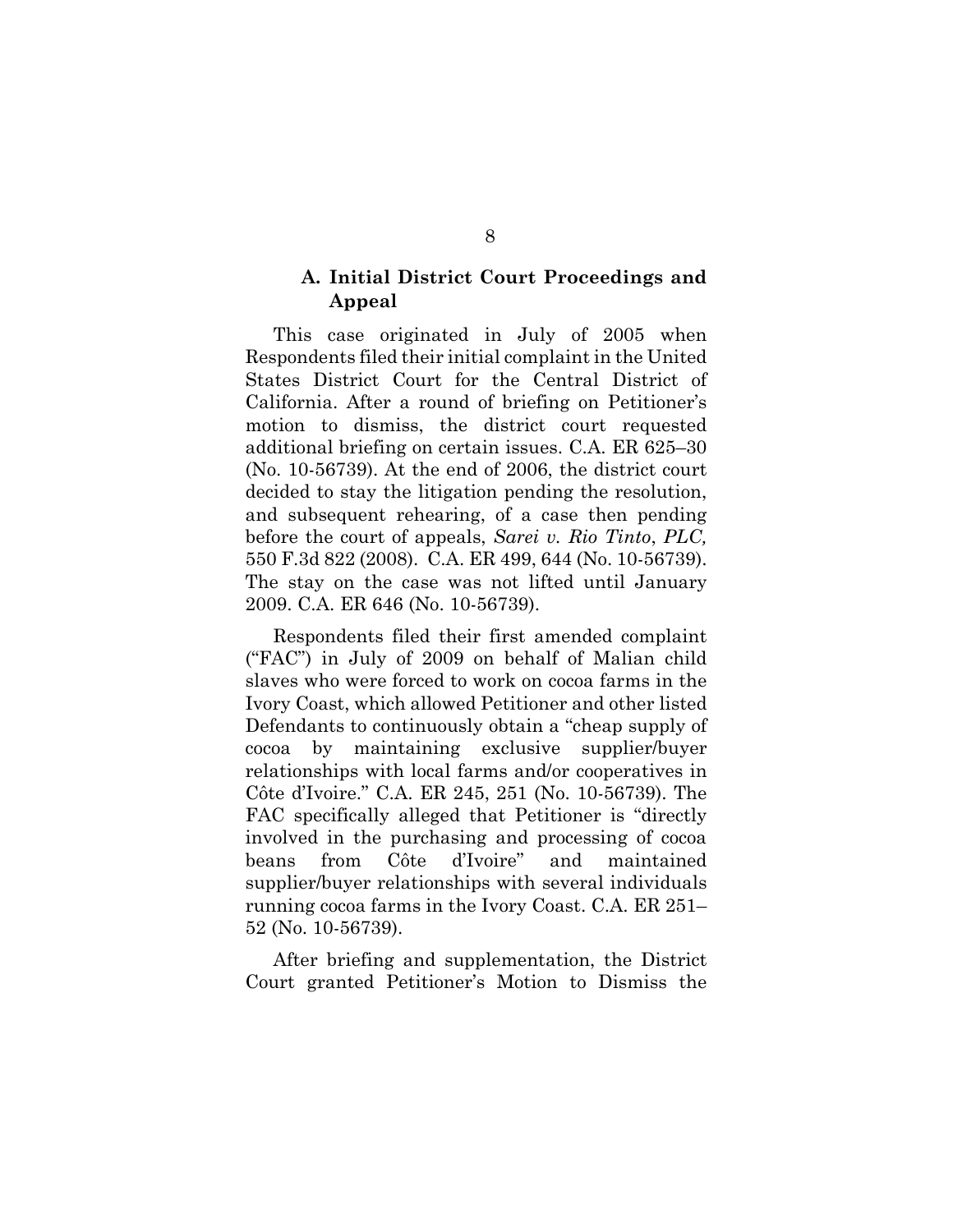Amended Complaint on September 8, 2010. *Doe I v. Nestlé, S.A.*, 748 F. Supp. 2d 1057, 1145 (C.D. Cal. 2010). Respondents appealed, and in late 2013 that decision was vacated. *Doe I v. Nestlé USA, Inc.*, 738 F.3d 1048, 1049 (9th Cir. 2013). Petitioner then filed a petition for rehearing by the panel and en banc. ER 193. In September 2014, the court withdrew its previous order and issued a new opinion, again vacating the district court's decision and remanding the case for further proceedings, denying the petition as moot. *Doe I v. Nestlé USA, Inc.*, 766 F.3d 1013 (9th Cir. 2014). The following month, Petitioner filed a petition for rehearing en banc, which was denied on May 6, 2015. *Doe I v. Nestlé USA, Inc.*, 788 F.3d 946 (9th Cir. 2015). Petitioner then filed a petition for certiorari, which was denied by this Court on January 11, 2016. *Doe I v. Nestlé USA, Inc.*, 136 S. Ct. 798 (2016).

## **B. Second Dismissal by the District Court and Appeal**

After certiorari was denied, Respondents filed a Second Amended Complaint in July 2016, which incorporated new factual allegations. ER 132-169. The District Court granted Petitioner's motion to dismiss in March 2017, after requesting supplemental briefing but without oral argument. ER 14.

Respondents appealed and on October 23, 2018, the court of appeals reversed the district court's dismissal, holding that the allegations may state a domestic application of an ATS claim, and that Respondents should be able to amend their complaint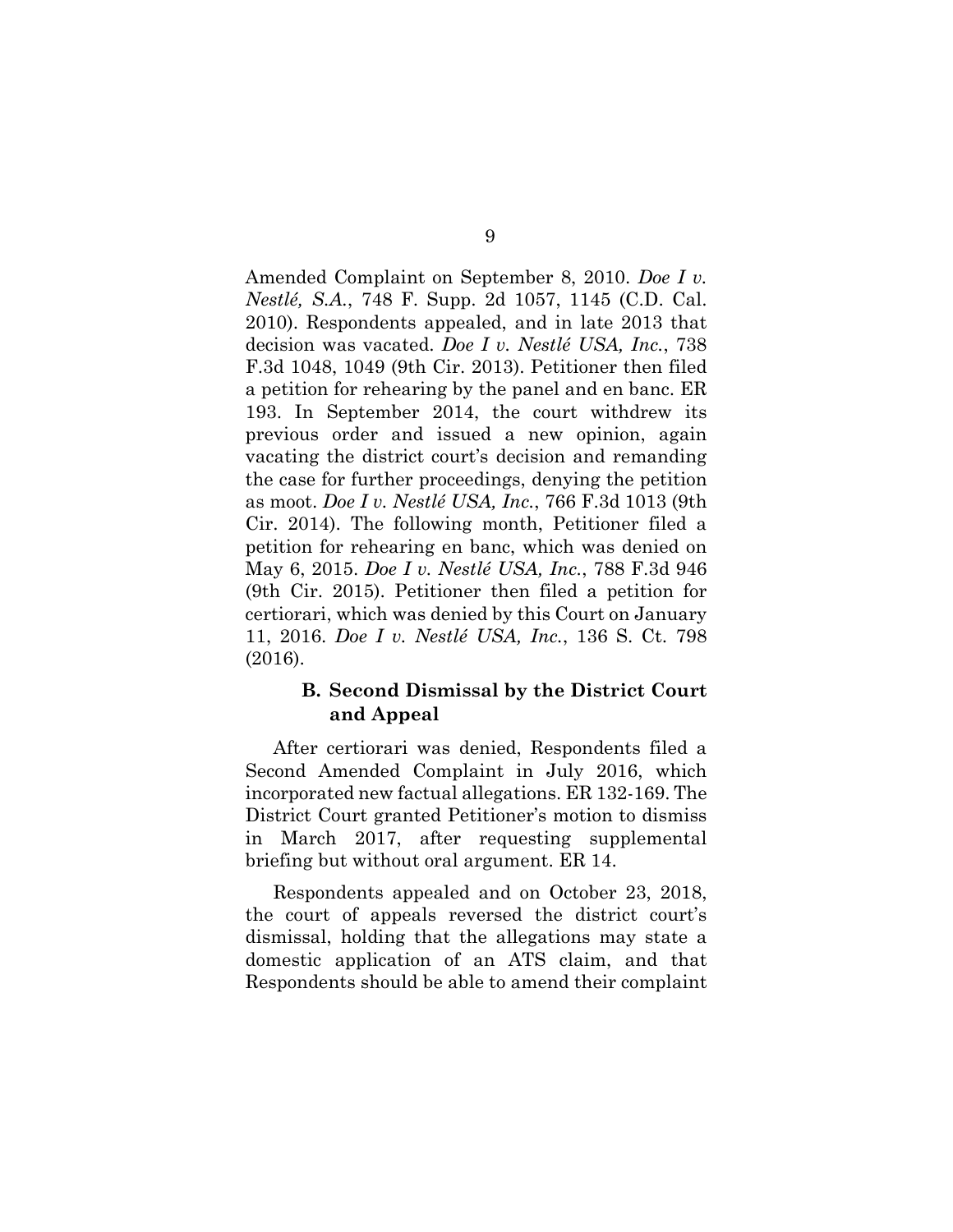in light of the change in law represented by *Jesner.* Pet. App. 60a–62a*.*

A month later, Petitioner again filed a petition for panel rehearing and rehearing en banc. On July 5, 2019, the court of appeals issued an order amending its most recent opinion to add that Respondents had standing to bring their claims, denying Defendants' petition for rehearing. Pet. App. 1a-46a. The court's amended opinion again reversed the district court's dismissal of Respondents' claims. *Id*.

On September 25, 2019, Petitioner filed for a writ of certiorari, asking this Court to determine whether Respondents' allegations overcome the presumption against extraterritoriality and whether corporations may be liable under the ATS. Pet. (i).

Thus, for nearly fifteen years Respondents have been precluded from moving to the discovery phase of this case because of several rounds of motion practice and appeals without any significant delays caused by Respondents' actions.

#### **REASONS FOR DENYING THE WRIT**

## **I. THERE IS NO CONFLICT BETWEEN THE DECISION BELOW AND DECISIONS OF THIS COURT OR THE CIRCUIT COURTS.**

In its decision the court of appeals both adhered to this Court's precedent and to that of the circuit courts in finding the aiding and abetting allegations were sufficient to displace the presumption against extraterritoriality. Furthermore, review on this issue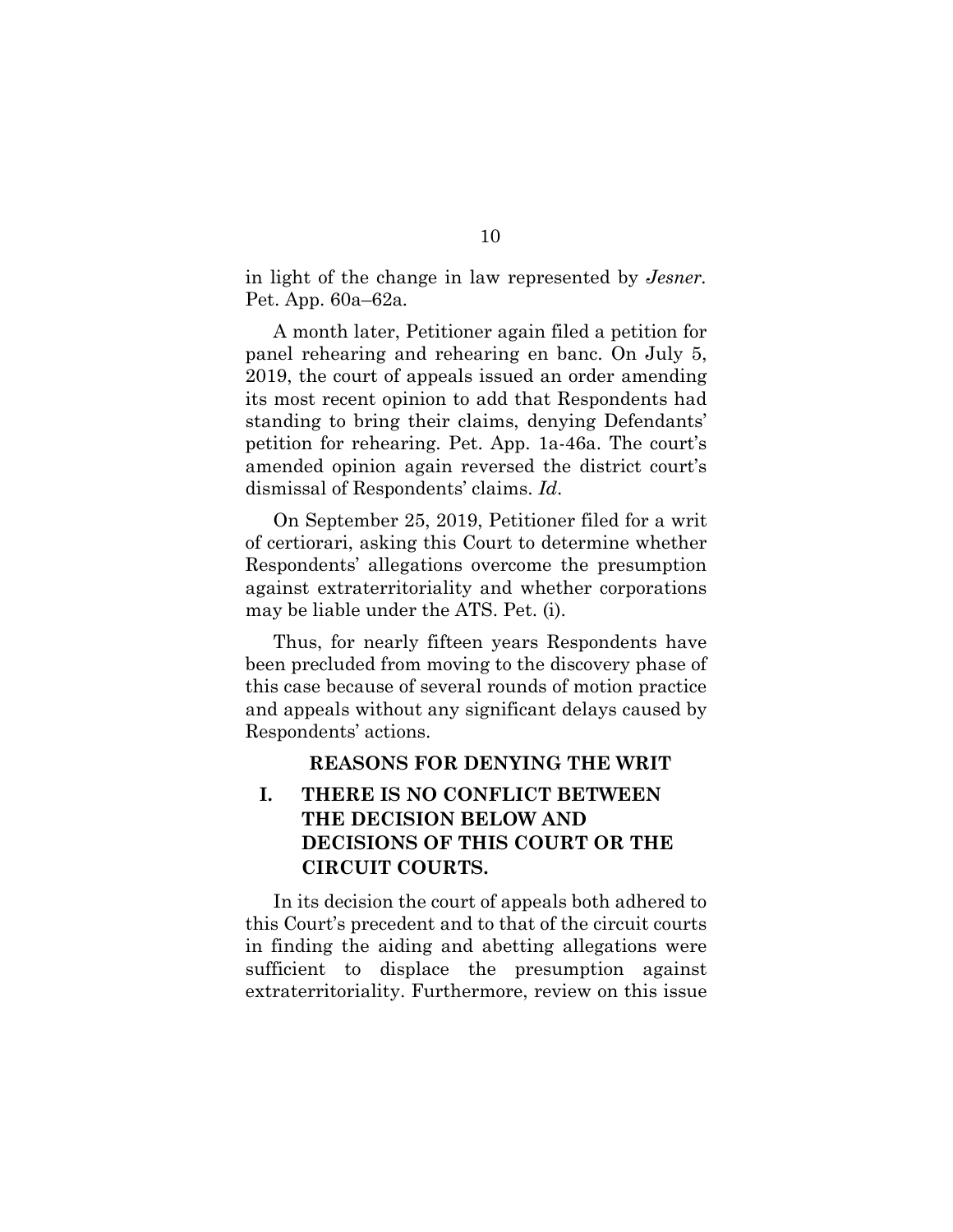is premature before Respondents are given the chance to clarify allegations against Nestlé USA to comport with this Court's holding in *Jesner v. Arab Bank, PLC*, 138 S. Ct. 1386 (2018).

## **A. In Implementing the Touch and Concern Test the Court Below Applied This Court's** *RJR Nabisco***'s Two-Prong Analysis.**

Petitioner argues the panel's conclusion is "irreconcilable" with this Court's precedent in *Morrison v. National Australia Bank, Ltd.*, 561 U.S. 247 (2010), Pet. 22, but what the court of appeals found was that the relevant conduct in this case is territorial under *Morrison*. The court of appeals used *RJR Nabisco*'s two-step framework for the presumption against extraterritoriality which, in its second step, draws in part from *Morrison*'s "focus" test. *See RJR Nabisco, Inc. v. European Cmty.*, 136 S. Ct. 2090, 2100-01 (2016). The *RJR Nabisco* framework mandates that the court first determine whether a statute clearly indicates that it applies to foreign conduct, and if not, the court next determines "whether the case involves a domestic application of the statute." *RJR Nabisco*, 136 S. Ct. at 2101. The Court explained that this can be done by looking at the "focus" of the statute, or, put another way, the conduct Congress was concerned with regulating, and where that conduct took place. *Id.* at 2100. The panel pointed out in its analysis of this second step that the ATS will apply if the conduct that is "relevant to the statute's focus" occurred domestically, "even if other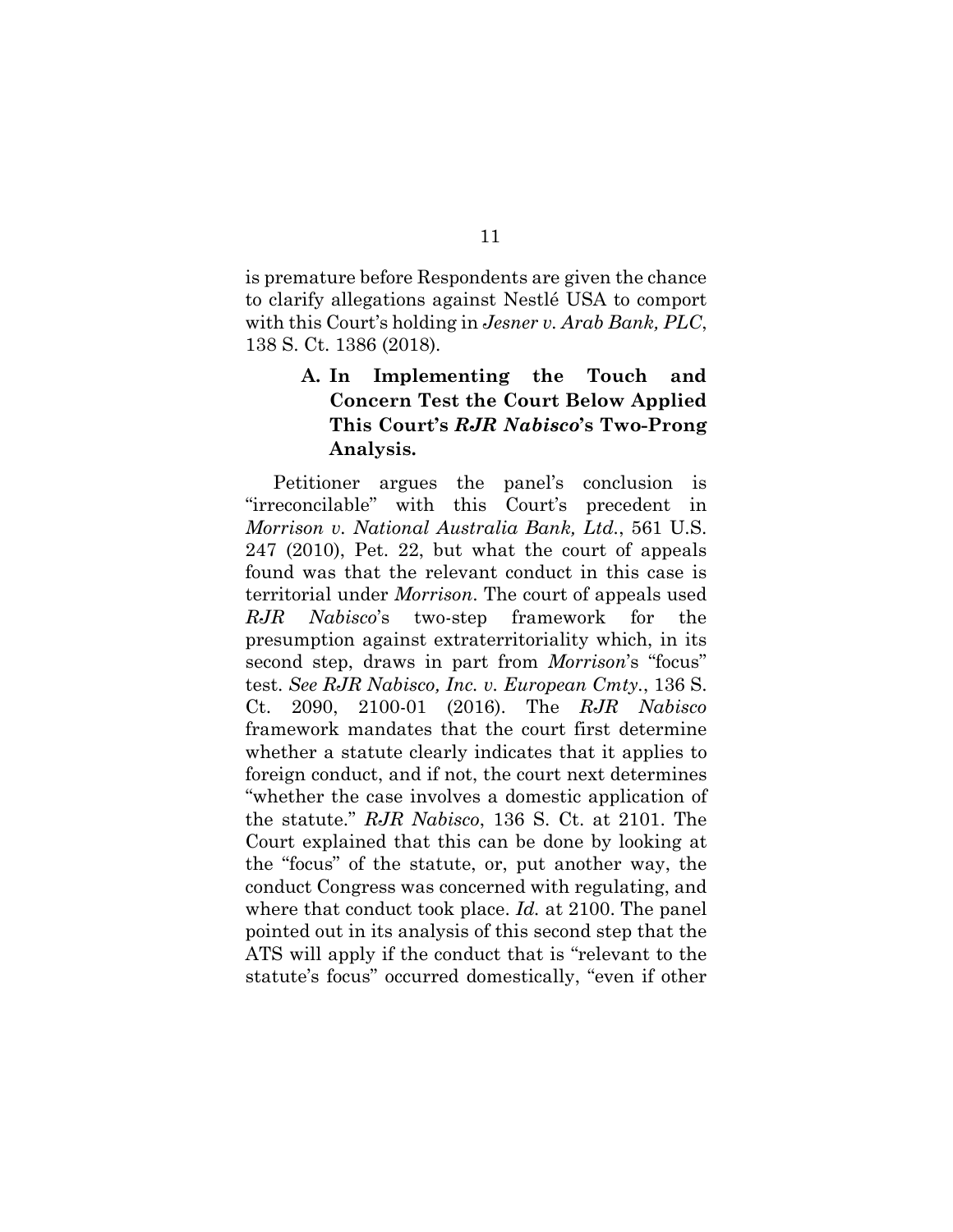conduct occurred abroad." Pet. App. 42a (quoting *RJR Nabisco*, 136 S. Ct. at 2101. None of this analysis conflicts with this Court's cases.

The court below applied the two-step framework to find that Petitioner's relevant conduct may be territorial. Pet. App. 41a–44a. The panel disagreed with Petitioner's contention that the "focus" of the ATS should be narrowed to the location where the injury occurred, rather than encompassing the conduct of the Petitioner. Pet. App. 41a. Instead, the panel determined that "[t]he focus of the ATS is not limited to principal offenses . . . [and] aiding and abetting comes within the ATS's focus." *Id.* at 42a. Nothing in this analysis conflicts with this Court's cases.

The panel proceeded to analyze whether there may be a domestic application of the statute here and looked for guidance to cases similar to this matter that were decided by other circuits. Pet. App. 42a–44a. The panel focused its analysis mainly on Second Circuit cases. Pet. App. 42a–44a*; see generally Licci by Licci v. Lebanese Canadian Bank, SAL*, 834 F.3d 201 (2d Cir. 2016) (finding the use of a domestic bank account to facilitate payments to a terrorist organization was sufficient to overcome the extraterritoriality bar for aiding and abetting claims under the ATS); *Mastafa v. Chevron Corp.*, 770 F.3d 170 (2d Cir. 2014) (finding the use of a domestic bank account and financial arrangements, coupled with the purchase and delivery of oil, was sufficient domestic activity to satisfy the extraterritoriality requirement). These cases hold that acts of aiding and abetting that occur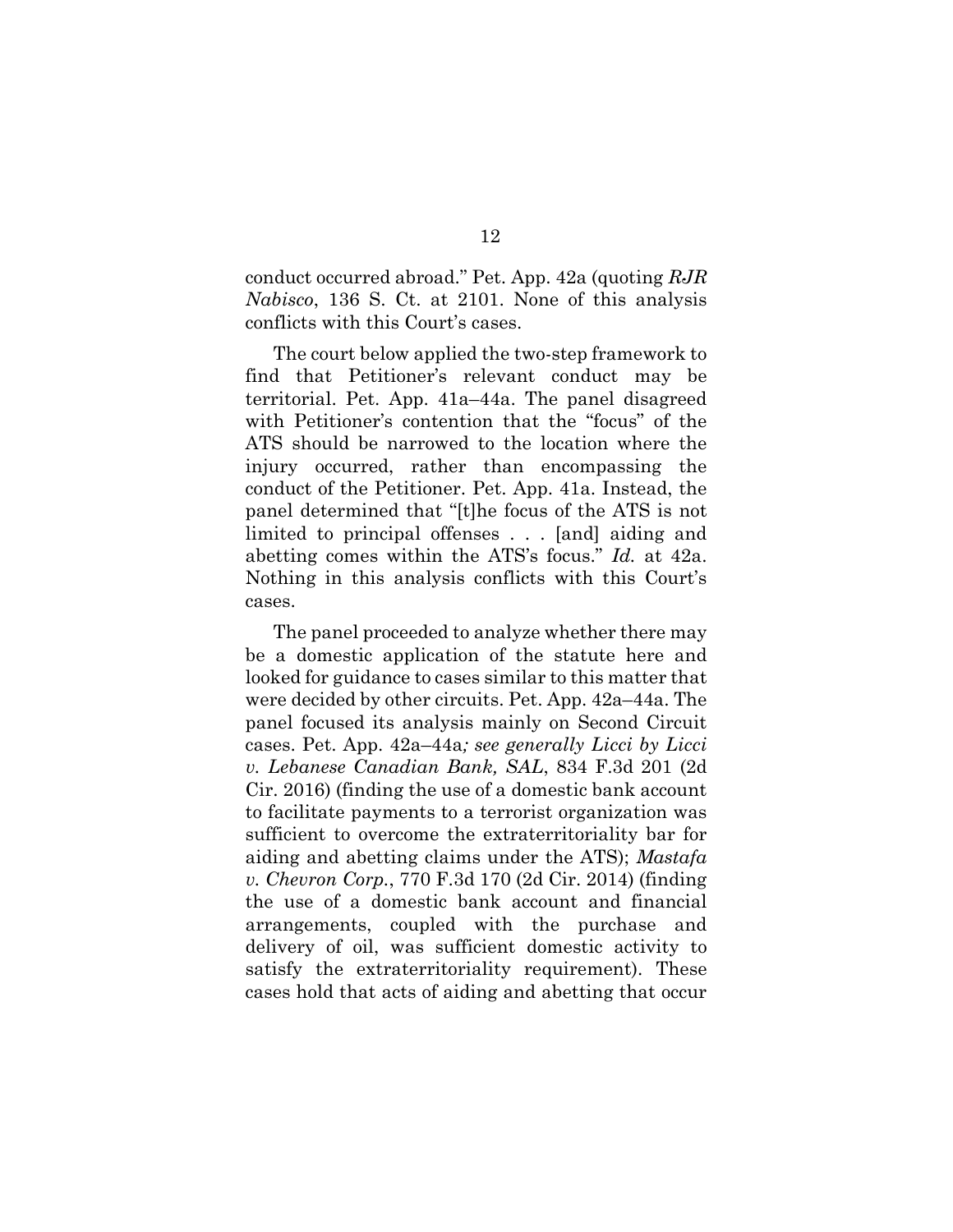in the United States are international law violations within the Alien Tort Statute's focus, and are thus a domestic application of the statute.

The court of appeals' acknowledgement that aiding and abetting within the United States might allow a permissible application of the ATS is consistent with this Court's precedent, and that of the circuits. Additionally, review is premature before Respondents have had an opportunity to amend their complaint to establish the aiding and abetting conduct for which Petitioner is responsible.

### **B. Review is not Justified by a Conflict Among the Circuit Courts.**

Contrary to Petitioner's assertion, thus far, courts of appeals have consistently held claims concerning corporations aiding and abetting violations of the law of nations occurring on U.S. soil are cognizable under the ATS in the handful of cases in which this issue has arisen, including in those cases cited by Petitioner. *See, e.g. Doe v. Drummond Co.*, 782 F.3d 576, 597-98 (11th Cir. 2015). These courts have reached a consensus that claims brought under the ATS alleging aiding and abetting may proceed if the aiding and abetting occurred on U.S. soil even if the injury occurred on foreign soil.

The Second Circuit has found that a defendant may be held liable for aiding and abetting a violation of international law "when the defendant provides practical assistance to the principal which has a substantial effect on the perpetration of the crime and does so with the purpose of facilitating the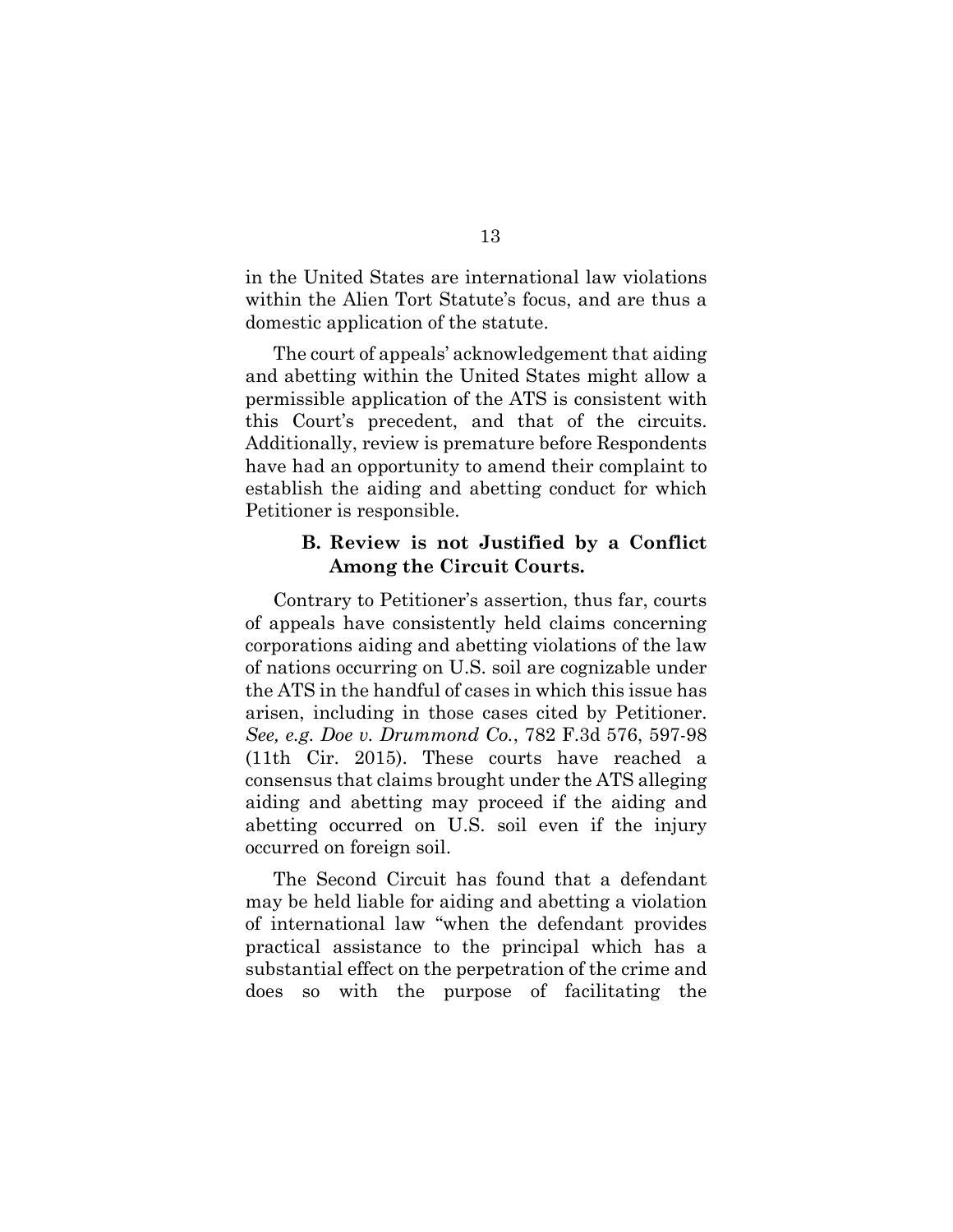commission of that crime." *Mastafa*, 770 F.3d at 193. To determine whether the ATS applies, it held "a district court must isolate the 'relevant conduct' in a complaint." *Id.* at 185. In *Mastafa*, the Second Circuit held the plaintiffs had alleged domestic conduct in the complaint that touched and concerned the United States, but ultimately determined the ATS could not form a basis for jurisdiction because the complaint failed to plead the required mens rea. *Id.* at 195–96. In *Licci*, the Second Circuit used the same analysis to find claims of a bank aiding and abetting a terrorist group's violation of the law of nations touched and concerned the United States with sufficient force to displace the presumption against extraterritoriality. *Licci by Licci v. Lebanese Canadian Bank, SAL*, 834 F.3d 201, 219 (2d Cir. 2016). The decision below is consistent with the Second Circuit's extraterritoriality analysis.

The Fourth Circuit held the Court's 'touch and concern' language implies that "courts should not assume the presumption categorically bars cases that manifest a close connection" to the United States. *Al Shimari v. CACI Premier Tech., Inc.*, 758 F.3d 516 (4th Cir. 2014). In *Al Shimari*, the court held claims that a corporation's managers in the United States aided and abetted their employees to commit acts of torture by providing tacit approval for the misconduct and then attempting to cover it up touched and concerned the territory of the United States with sufficient force to displace the presumption against extraterritoriality. *Id.* at 530–31.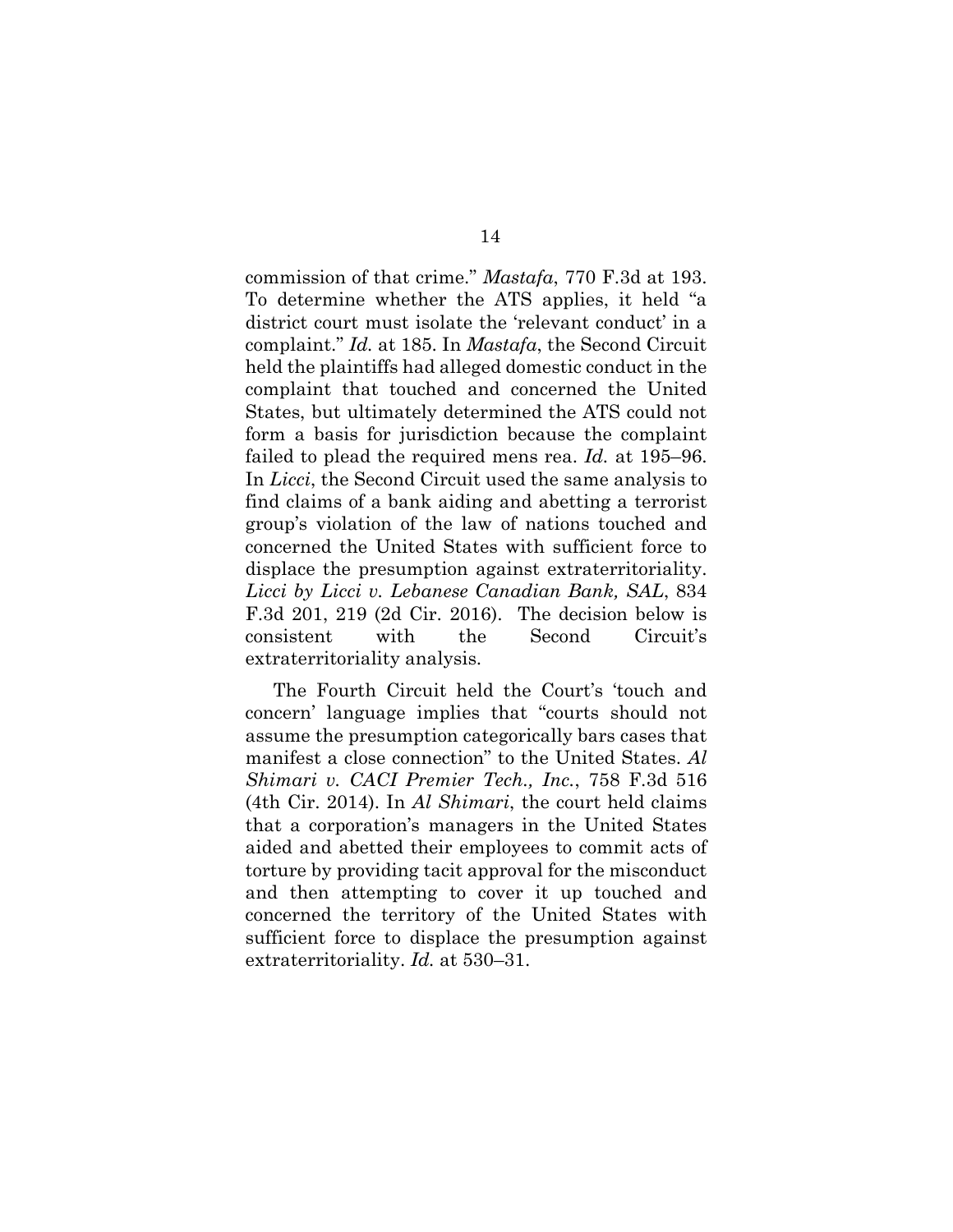The decision in. *Adhikari v. Kellogg Brown & Root, Inc.*, 845 F.3d 184, 198 (5th Cir. 2017) is not to the contrary. In *Adhikari*, the plaintiffs alleged Kellogg Brown Root ("KBR"), a subcontractor of the U.S. military, transferred payments to Daoud & Partners ("Daoud") in order to facilitate human trafficking in Nepal. *Adhikari*, 845 F.3d at 198. The Fifth Circuit held the presumption against extraterritoriality could not be overcome because the plaintiffs failed to introduce evidence demonstrating KBR's U.S.-based employees "understood the circumstances surrounding Daoud's 'recruitment' and 'supply' of third-country nationals like [p]laintiffs" or "worked to prevent those circumstances from being discontinued." *Id.* at 198. The Fifth Circuit found the plaintiffs in *Adhikari* failed to clearly demonstrate that the domestic activity at issue aided and abetted the claimed violations occurring on a U.S. military base in Iraq. *Id.* The decision below is not in conflict with this given the inadequacy of the Plaintiffs' allegations in that case.

The Eleventh Circuit's cases use a similar analysis. *See Drummond*, 782 F.3d at 597. ATS claims "will only displace the presumption against extraterritoriality if enough of the relevant conduct occurs domestically and if the allegations of domestic conduct are supported by a minimum factual predicate." *Drummond*, 782 F.3d at 598; *see also Baloco v. Drummond Co., Inc.,* 767 F.3d 1229, 1238- 39 (11th Cir. 2014). In both *Baloco* and *Drummond*, the Eleventh Circuit held the alleged and aiding and abetting that occurred in the United States exhibited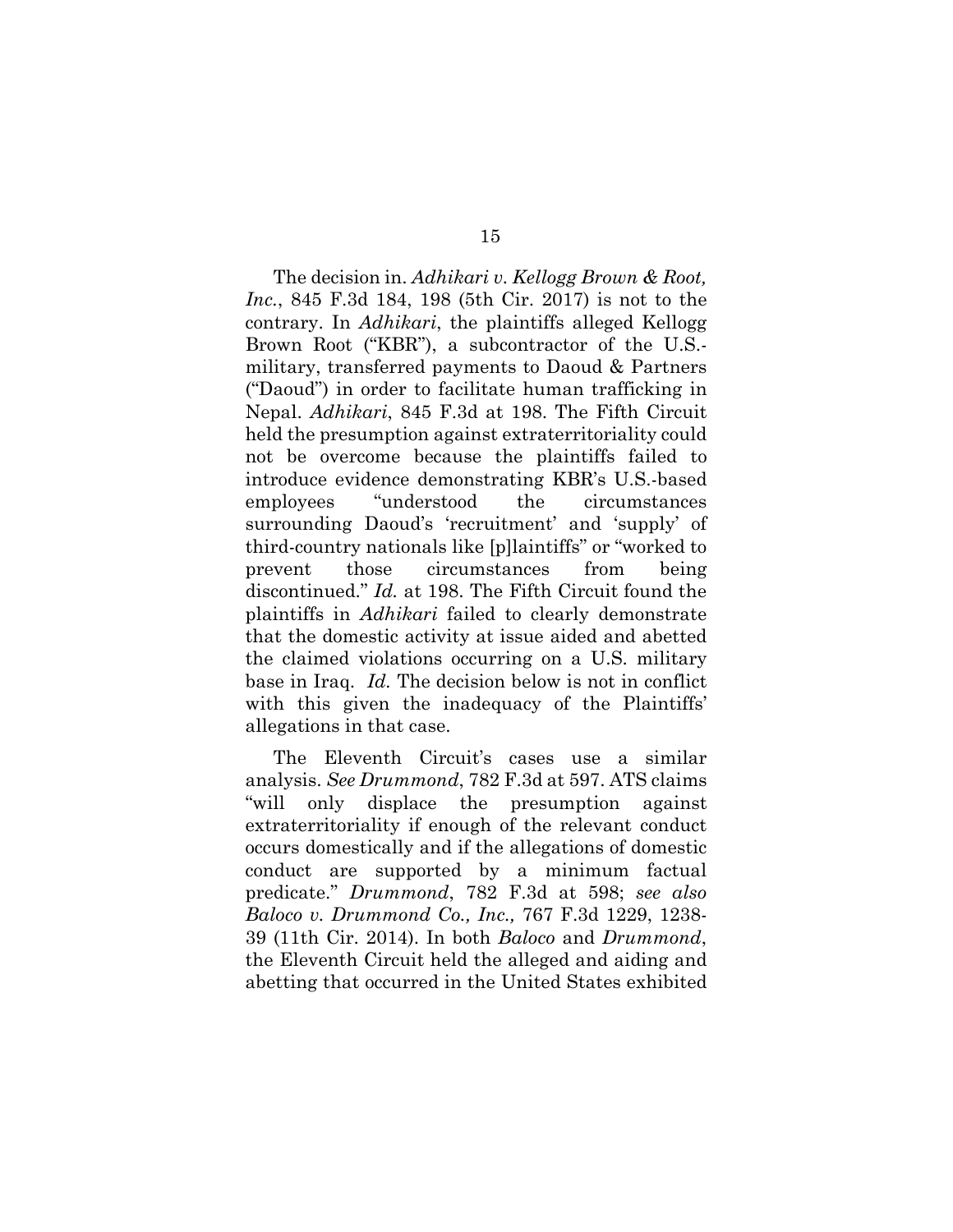no more than mere consent to human rights abuses committed by Colombian paramilitaries. *See Baloco*, 767 F.3d at 1236; *Drummond*, 782 F.3d at 599. This case does not conflict with those cases, as the advance, unrestricted payments sent to the slave-owners, the direct benefit from the forced labor, the equipment voluntarily provided to the farms, and the guaranteed market for slave-harvested goods through the use of exclusive supplier contracts all made the corporate involvement in the crimes much greater than the involvement in *Baloco* or *Drummond*.

In *Drummond*, the Eleventh Circuit suggested actions "directed at" the underlying violation or indicating "an express quid pro quo understanding" that defendants would aid and abet the perpetrators in exchange for conduct violating the law of nations would amount to more than mere consent for behavior abroad. *Drummond*, 782 F.3d at 591 (discussing *Baloco*). In *Cardona v. Chiquita Brands Int'l, Inc.*, 760 F.3d 1185 (11th Cir. 2014), the plaintiffs alleged the defendant "review[ed], approv[ed], and conceal[ed] a scheme of payments and weapons shipments to Colombian terrorist organizations," but the majority never explicitly discussed aiding and abetting. *Cardona v. Chiquita Brands Int'l, Inc.*, 760 F.3d 1185, 1194 (11th Cir. 2014). The court's analysis focused on whether the claim fell within the law of nations, holding that because the complaint did not comport with Blackstone's three narrowly defined categories of the norms of state relationships (violation of safe conducts, infringement of the rights of ambassadors, and piracy), there was no jurisdiction under the ATS.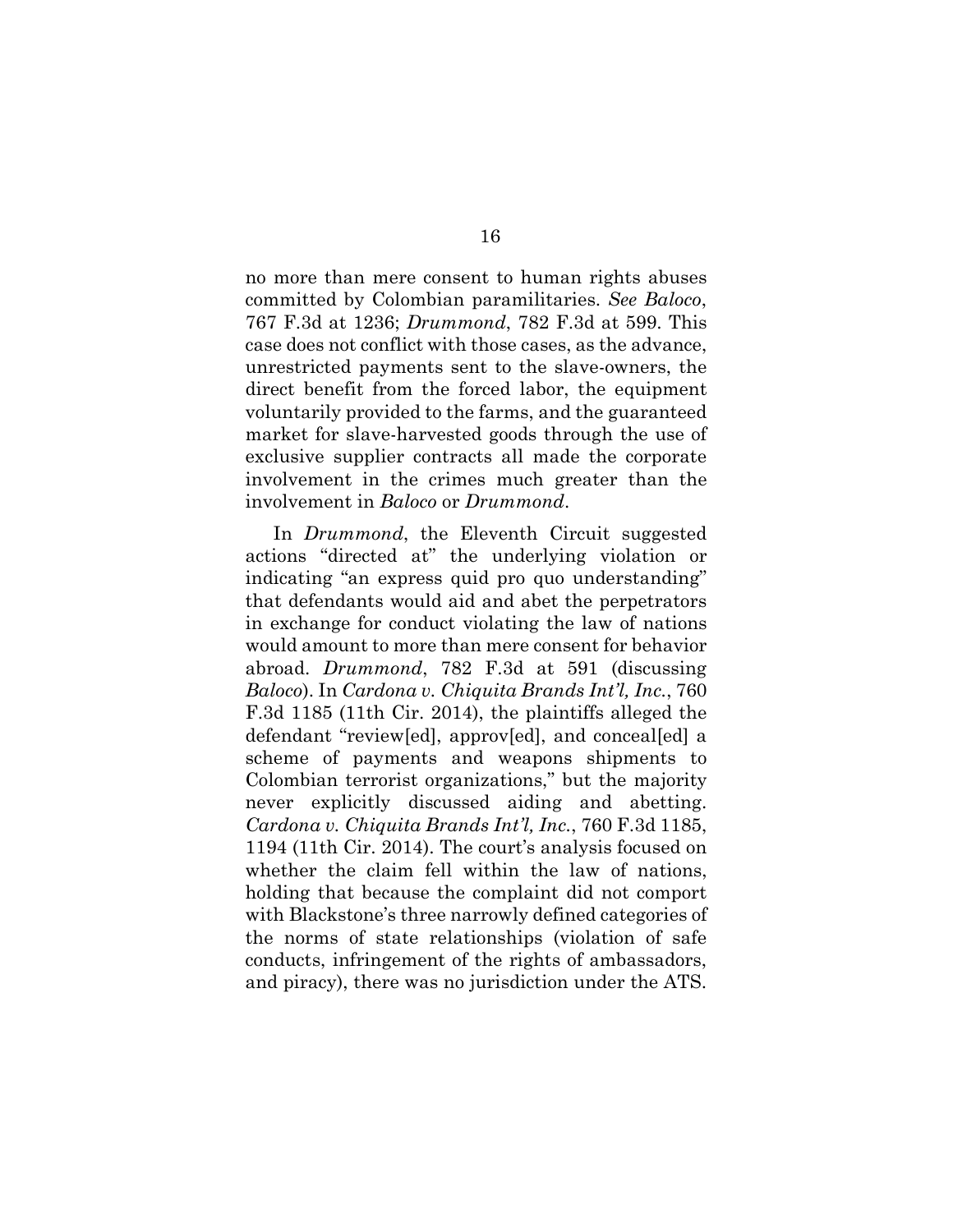*Id.* at 1190. *Cardona* should also be considered an outlier given its the Eleventh Circuit's subsequent treatment of it. *See Drummond*, 782 F.3d at 589–92 (11th Cir. 2015) (addressing *Cardona* and acknowledging relevant consideration for extraterritoriality is whether the facts had been established "with regard to the alleged aiding and abetting conduct within the United States.")

In accordance with the holdings of its sister circuits, the court below held "aiding and abetting comes within the ATS's focus on 'tort[s]...committed in violation of the law of nations.'" Pet. App. 42a (quoting 28 U.S.C. § 1350). The court compared this case to *Mastafa* and *Licci* in holding the allegations "paint a picture of overseas slave labor that defendants perpetuated from headquarters in the United States" and the conduct alleged "is both specific and domestic." Pet. App. 44a. The fatal flaw in *Mastafa*  was that the plaintiffs did not demonstrate the payments were intentional. *See Mastafa*, 770 F.3d at 194. Here, plaintiffs have alleged Nestlé provided Ivoirian farmers with financial assistance with the expectation cocoa prices would be kept low regardless of whether child slavery was the only way to sustain such low prices. Unlike *Adhikari*, where the court found the allegations insufficient to demonstrate that the corporation knew about the human trafficking, *Adhikari*, 845 F.3d at 198, Respondents have alleged Nestlé's frequent site visits to Ivorian farms indicate they were fully aware of the use of child slavery to produce cocoa. Pet. App. 36a. As *Licci* and *Al Shimari*  indicate, the allegations of aiding and abetting child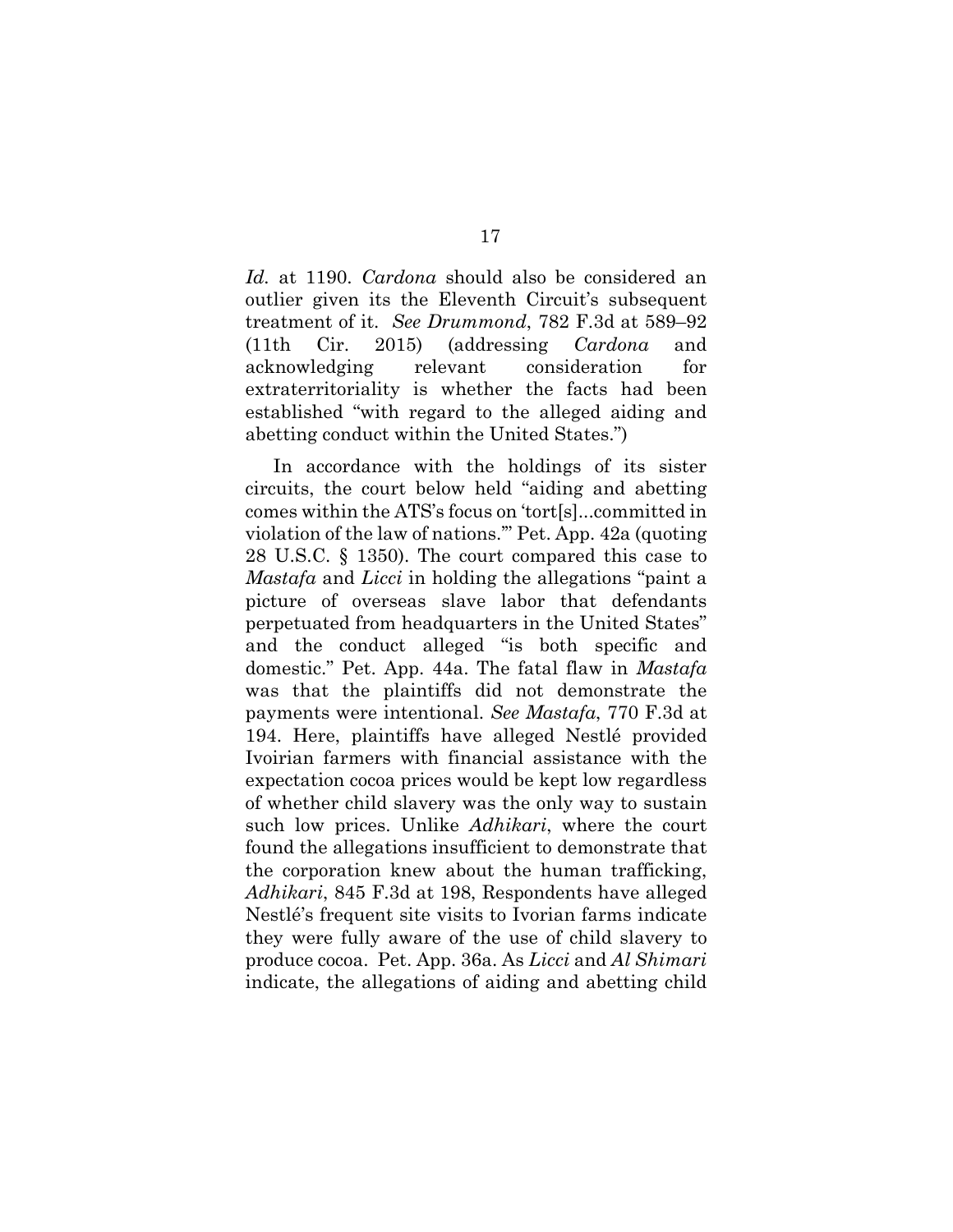slavery through means of financial assistance and tacit approval to their exclusive suppliers are enough to overcome the presumption against extraterritoriality.

The court of appeals did not embrace a "lenient standard under which a plaintiff may overcome the extraterritoriality bar so long as it alleges corporate oversight from a company's United States headquarters" as Petitioner suggests. Pet. 18. The Court's decision is directly in line with the holdings of the Second, Fourth, Fifth, and Eleventh Circuits, which all agree aiding and abetting is cognizable under the ATS so long as the allegations indicate a clear relationship to the violation of the law of nations abroad. Moreover, the court of appeals remanded so that what conduct each Defendant engaged in from the United States could be determined. Pet. App. 46a. Review is unwarranted before Respondents have had a chance to do so.

#### **C. This Case is Not Ripe for Review**

The panel below remanded the complaint in order to let Petitioners parse out the claims against each Defendant under *Jesner*. Pet. App. 44a–46a. The appellate panel held that Respondents should have a final opportunity to replead and "specifically identify the culpable conduct attributable to individual domestic defendants." Pet. App. 46a.

Certiorari at this stage to determine the scope of extraterritoriality makes little sense when the decision below found Petitioner's conduct at issue for that analysis might be clarified, and that it must be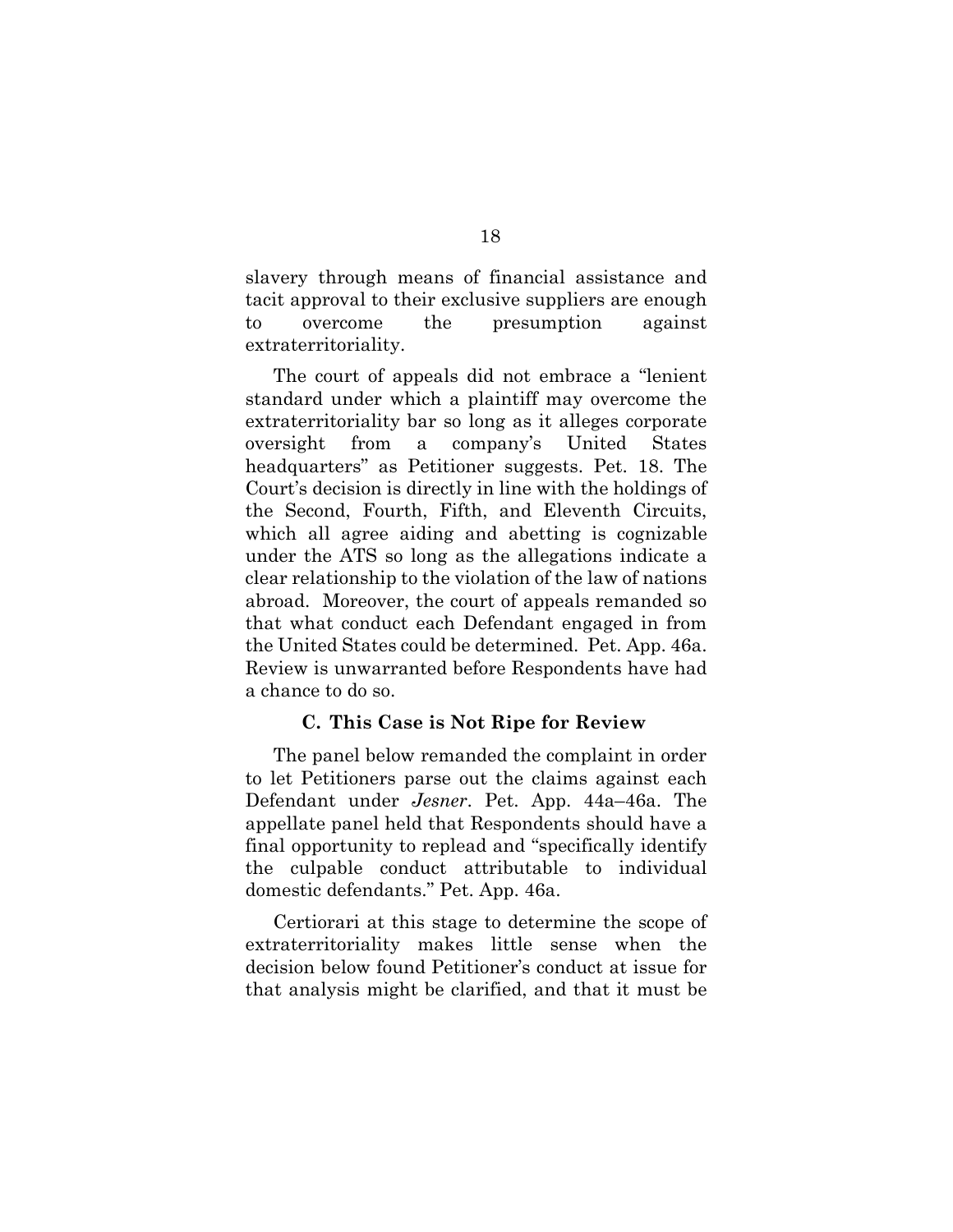on amendment. Similarly, there is no need to review to address standing or tracing harms prior to the allegations against specific defendants.

Certiorari should not be granted because Respondents have not had the opportunity to amend their complaint. Any claim about Article III standing, or the relevance of particular conduct at this point in time would be premature.

## **II. THE COURT OF APPEALS' CORPORATE LIABILITY HOLDING IS CONSISTENT WITH THIS COURT'S PRECEDENT AND DOES NOT CREATE A CIRCUIT SPLIT.**

## **A. The Ruling is Consistent With this Court's Decisions.**

The question of whether the ATS applies to corporations has twice been before this Court: first, in *Kiobel v. Royal Dutch Petroleum Co.*, 569 U.S. 108 (2013) and more recently in *Jesner v. Arab Bank, PLC*, 138 S. Ct. 1386 (2018). On both occasions, this Court declined to create a categorical rule barring all forms of corporate liability. *See Kiobel*, 569 U.S. at 114; *Jesner*, 138 S. Ct. at 1402. Still, Petitioner insists the decision below conflicts with this Court's decision in *Jesner*.

Petitioner argues that although the *Jesner* Court "ultimately confined its holding to foreign corporations," this Court's guidance on the question of corporate liability nonetheless closed the door to any form of corporate liability absent congressional action. Pet. 25. Petitioner argues that because this Court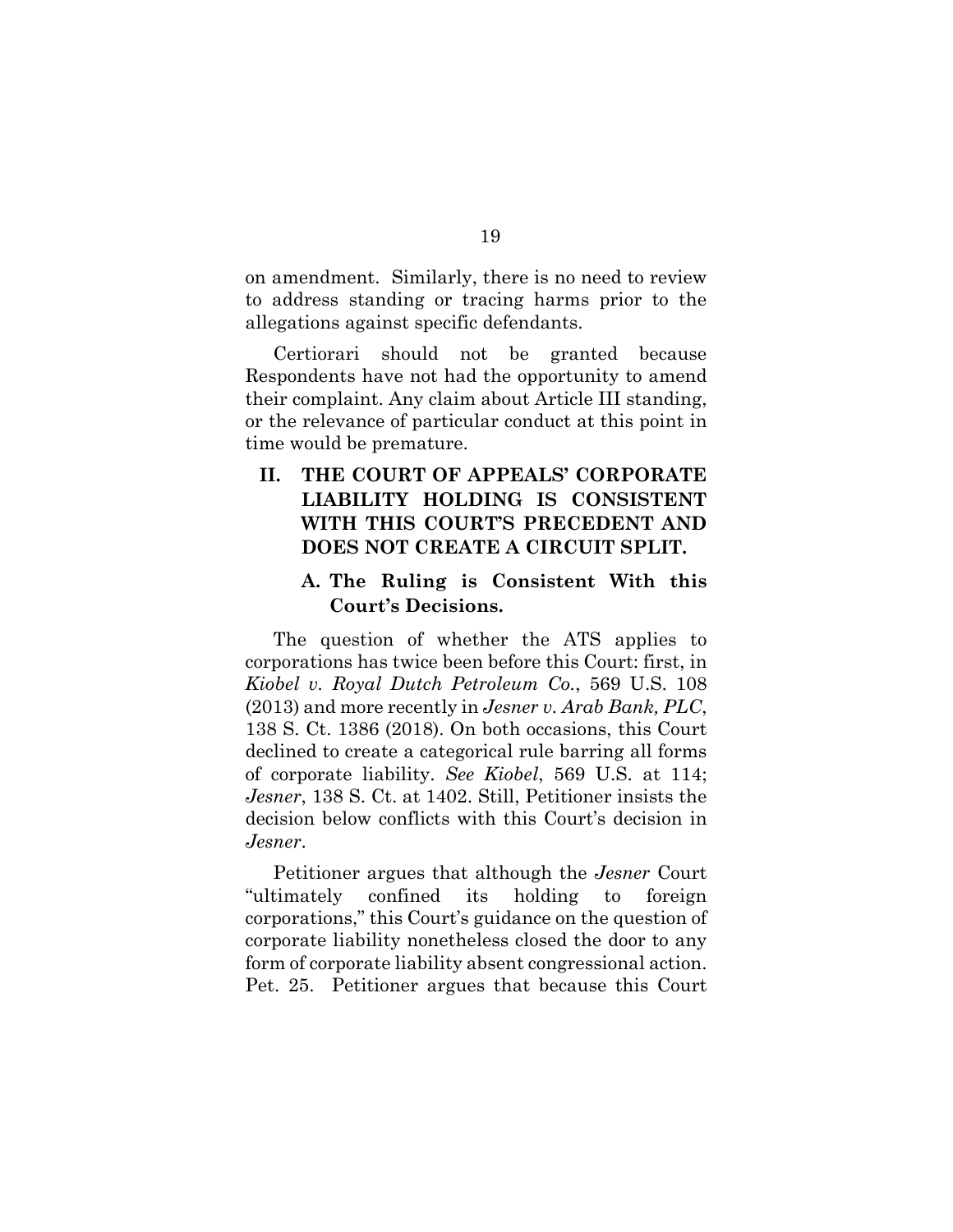questioned whether there was an international norm around corporate liability at the time *Jesner* was decided, corporations, whether domestic or foreign, can never be liable under the ATS. However, this Court explicitly did *not* reach the issue of domestic corporate liability in *Jesner* and did not decide whether the law of nations provides corporate liability at least in some contexts such as international norms prohibiting child slave labor.

In *Jesner*, this Court relied on *Sosa v. Alvarez-Machain*'s two-step framework for evaluating ATS claims, which considers the following: (1) whether the alleged violation is "of a norm that is specific, universal, and obligatory" and (2) whether allowing the case to proceed under the ATS is a proper exercise of judicial discretion, or instead whether caution requires the political branches to grant specific authority before corporate liability can be imposed. *Jesner*, 138 S. Ct. at 1399 (quoting *Sosa v. Alvarez-Machain*, 542 U.S. 692, 732 (2004)).

The plurality and concurring opinions focused on the foreign relations and separation of powers concerns counselling against judicial discretion. *See, e.g. Jesner*, 138 S. Ct. at 1407; *id.* at 1403. Critically, the claims in *Jesner* were based on allegations that a Jordanian bank, through transactions at its New York branch, served as the "paymaster" for Hamas. Brief for Petitioners at 3–6, *Jesner*, 138 S. Ct. 1386 (No. 16– 499), 2017 WL 2687507, at \*7. These allegations had significant implications for foreign governments and international relations. Aside from the ongoing threat to diplomatic relations with Jordan resulting from the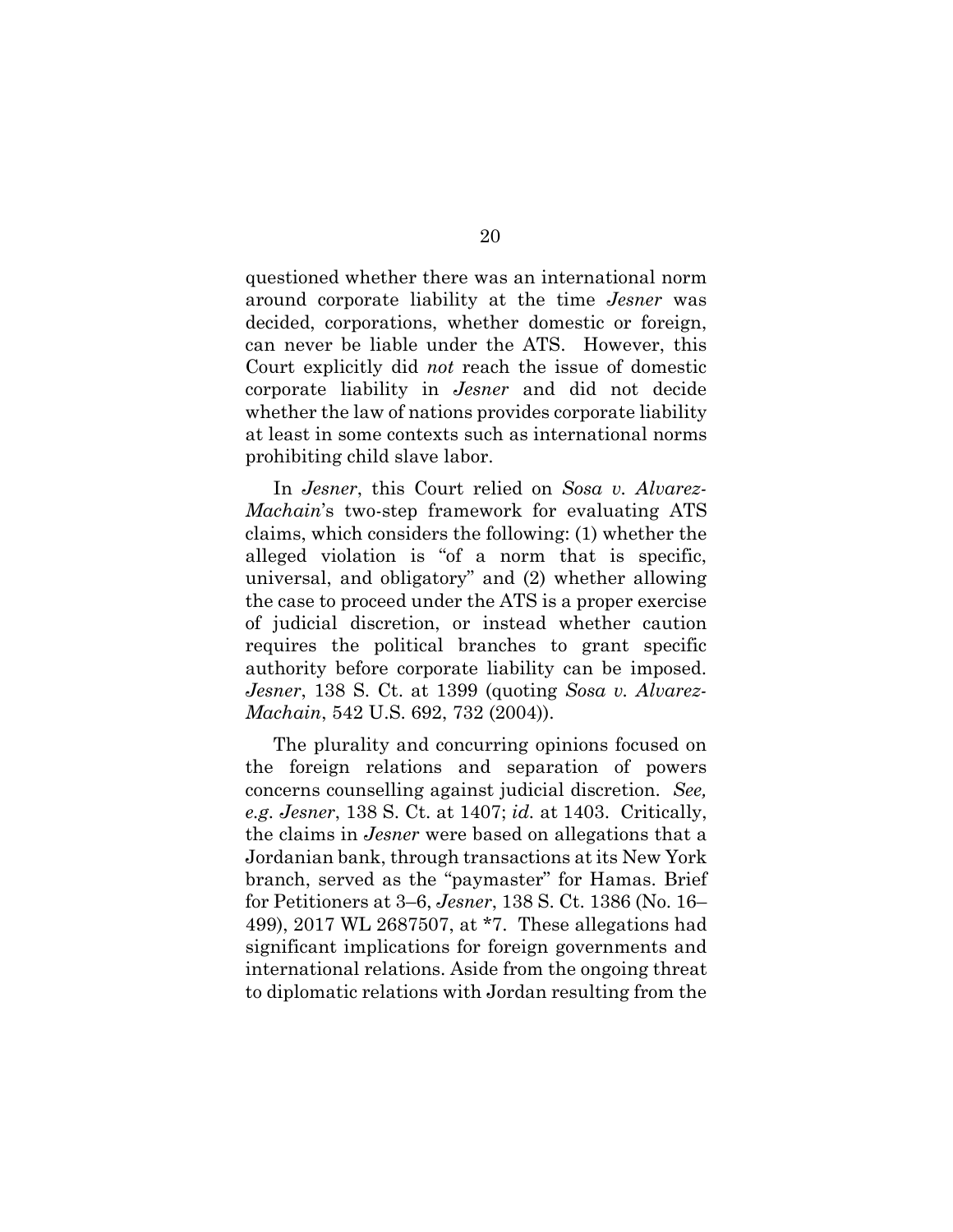litigation, allegations involving Hamas necessarily implicated the Palestinian government because Hamas is a governing organization that controls portions of Palestine. *See Jesner*, 138 S. Ct. at 1406. Arab Bank had also provided financial services to an organization connected to the Saudi Arabian government. Brief for Petitioners at 9, *Jesner*, 138 S. Ct. 1386 (No. 16–499), 2017 WL 2687507 at \*7. This Court declined to extend corporate liability to foreign corporations, noting the policy implications.

This case presents no relevant foreign policy implications. Defendants are U.S. corporations. *See Jesner*, 138 S. Ct. at 1408, 1410 (Alito, J., concurring). Here, Respondents allege that a U.S.-based corporation, from its U.S. headquarters, aided and abetted private cocoa producers who engaged—and continue to engage—in endemic child slavery in the Ivory Coast. Respondents allege that Petitioner engaged in decision-making in the United States that established, facilitated, maintained, and protected Petitioner's use of child slavery. *See* Pet. App. 35a– 36a. Respondents further allege that Petitioner directed employees from their U.S. headquarters to provide trainings to the farmers, and those employees reported back to U.S. headquarters with information helping to "perpetuate to a system built on child slavery to depress labor costs." Pet. App. 35a–36a. There are no allegations about the government of the Ivory Coast in Respondent's complaint. Respondents' allegations against a private corporation assisting in private wrongs do not entangle foreign governments at all, let alone to the extent as was the case in *Jesner*.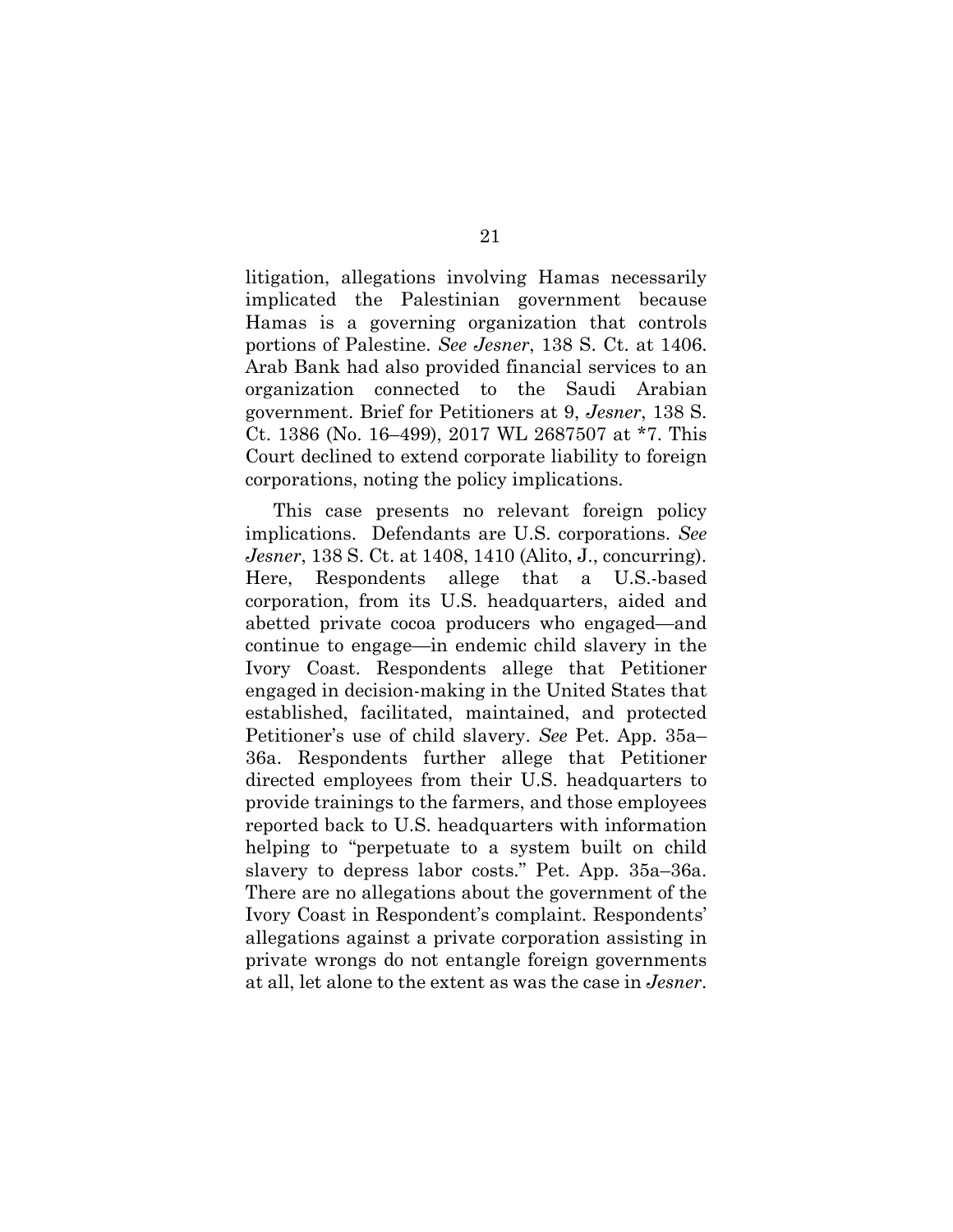Additionally, Petitioner's claim that *Jesner* forecloses domestic corporate liability conflicts with the ATS' original purpose. As this Court explained, under the Articles of Confederation, there was no central authority that gave foreign citizens redress for violations of the law of nations. *See Jesner*, 138 S. Ct. at 1396. The Framers were concerned with tensions in international relations derived from the new government's inability to prosecute such violations. *Id.* (citing *Sosa v. Alvarez-Machain*, 542 U.S. 692, 717 (2004)). A particular concern was violations of international law committed by American citizens – at the passage of the ATS "[i]f a nation failed to redress injuries by its citizens upon the citizens of another nation" it would be perceived as "just cause for reprisals or war." Anthony J. Bellia Jr & Bradford R. Clark, *The Alien Tort Statute and the Law of Nations*, 78 U. Chi. L. Rev. 445, 476 (2011). The ATS was, as Justice Kennedy explained, enacted "to avoid foreign entanglements by ensuring the availability of a federal forum where the failure to provide one might cause another nation to hold the United States responsible for an injury to a foreign citizen." *Jesner*, 138 S. Ct. at 1397. A blanket ban on corporate liability conflicts with these purposes.

There is no reason to create a per se rule here barring domestic corporate liability under the ATS where there are no foreign policy considerations at issue. Indeed, remanding this case for amendment is consistent with *Jesner's* view of ATS liability.

Moreover, the Executive Branch in *Kiobel* and *Jesner* expressly supported the availability of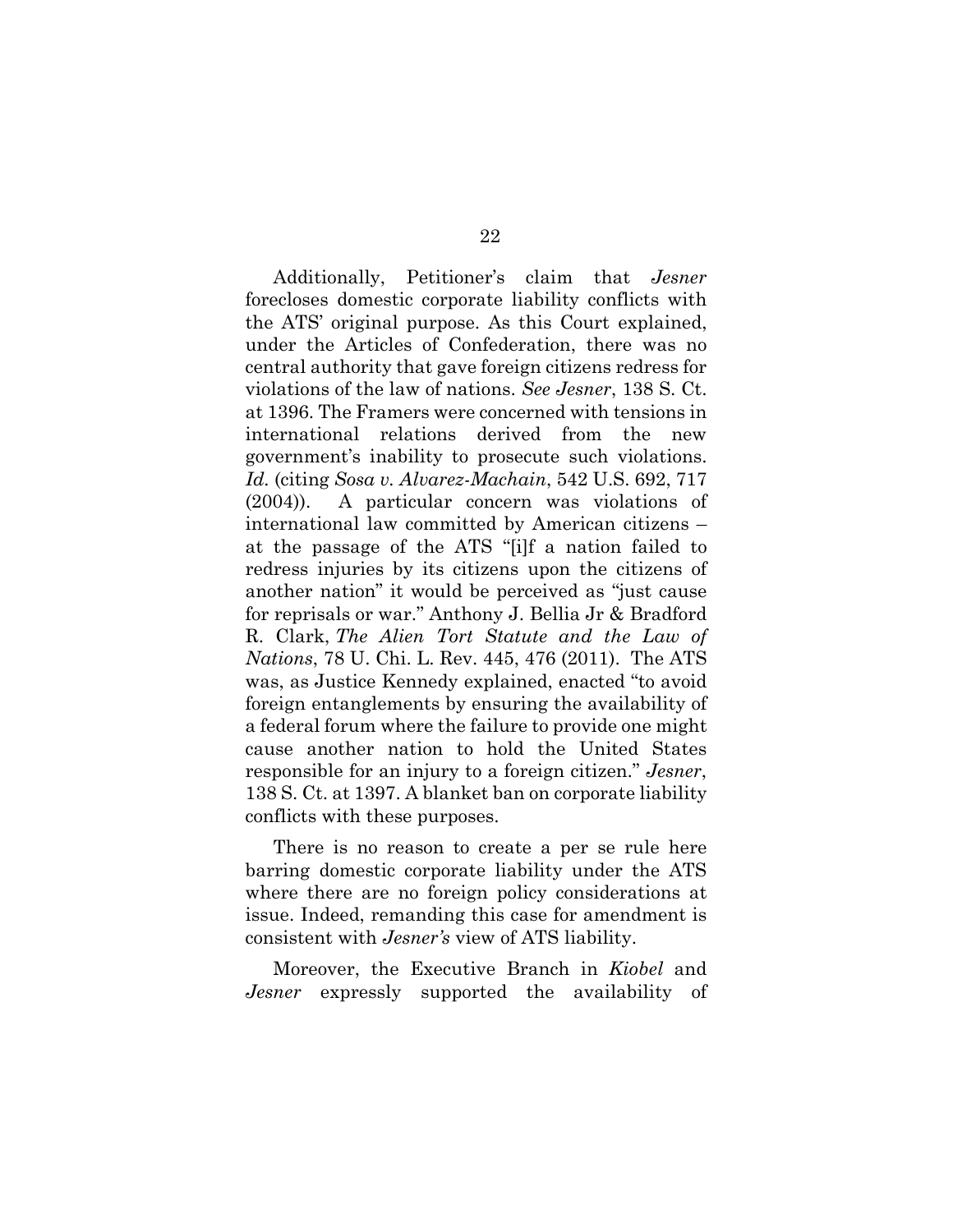corporate liability under the ATS because of the wellestablished existence of corporate liability in the common law. *See* Brief for the United States as Amicus Curiae Supporting Neither Party, *Jesner*, 138 S. Ct. 1386 (No. 16-499) (hereafter "*Jesner* Amicus Brief"); Brief for the United States as Amicus Curiae Supporting Petitioners, *Kiobel* 569 U.S. 108 (No. 10- 1491) (hereafter "*Kiobel* Amicus Brief").

In both *Kiobel* and *Jesner*, the United States' amicus briefs emphasize that while causes of action brought under the ATS are premised on international law, they are ultimately questions of federal common law and that corporate liability is a well-established basic background principle of federal common law. *See Jesner* Amicus Brief at 9; *Kiobel* Amicus Brief at 7, 14. "It has long been 'unquestionable' under domestic law that corporations are 'deemed persons' for 'civil purposes' and can be held civilly liable." *Jesner* Amicus Brief at 10 (quoting *United States v. Amedy*, 24 U.S. (1 Wheat.) 392, 412 (1826)).

The United States' briefs recognize that the ability to violate international law norms is not limited to natural persons—corporations are capable of violating these norms as well. *Kiobel* Amicus Brief at 7. This acknowledgement is reflected in international law reaching back decades. *See, e.g.*, G.A. Res. 39/46, Convention Against Torture and Other Cruel, Inhumane, or Degrading Treatment or Punishment, art. 1 (Oct. 10. 1984); G.A. Res. 260 A (III) Convention on the Prevention and Punishment of the Crime of Genocide, art. II (Dec. 9, 1948); Geneva Convention Relative to the Treatment of Prisoners of War, art. 3,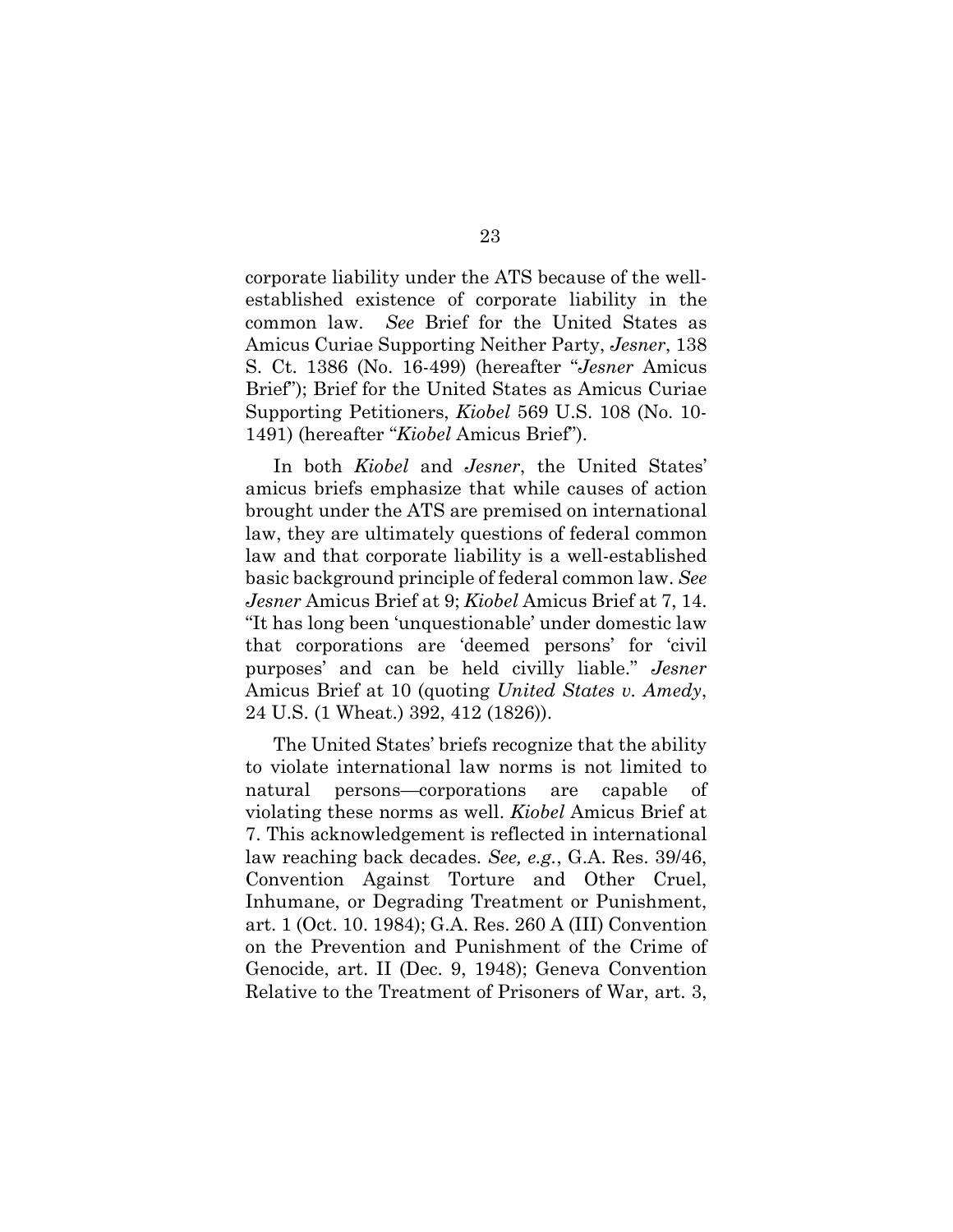Aug. 12, 1949, 75 U.N.T.S. 135. A categorical bar on corporate liability under the ATS would thus bring American law out of step with international law.

## **B. All Circuits to Address the Issue But One Hold that Domestic Corporations May Be Held Liable.**

Petitioners contend that there is a split in the circuits over the existence of corporate liability under the ATS. However, as Petitioners acknowledge, except for the Second Circuit's decision in *Kiobel v. Royal Dutch Petroleum, Co.*, 621 F. 3d 111, 145 (2d Cir. 2010), every circuit that has directly addressed the issue of corporate liability has held that corporations may be sued under the ATS. *See Flomo v. Firestone Nat. Rubber Co.,* 643 F.3d 1013, 1021 (7th Cir. 2011) ("Having satisfied ourselves that [C]orporate liability is possible under the Alien Tort Statute. . ."); *Doe v. Exxon Mobil Corp*., 654 F.3d 11, 15 (D.C. Cir. 2011) ("[W]e join the Eleventh Circuit in holding that neither the text, history, nor purpose of the ATS supports corporate immunity for torts based on heinous conduct allegedly committed by its agents in violation of the law of nations."), *vacated on other grounds*, 527 F. App'x 7 (D.C. Cir. 2013); *Sarei v Rio Tinto, PLC*, 671 F.3d 736, 748, 759–61, 764–65 (9th Cir. 2011) (en banc) (concluding that the prohibition against genocide extends to corporations), *vacated on other grounds*, *sub nom. Rio Tinto PLC v. Sarei*, 133 S. Ct. 1995 (2013); *Romero v. Drummond Co.,* 552 F.3d 1303, 1315 (11th Cir. 2008) ("the law of this Circuit is that [the Alien Tort Statute] grants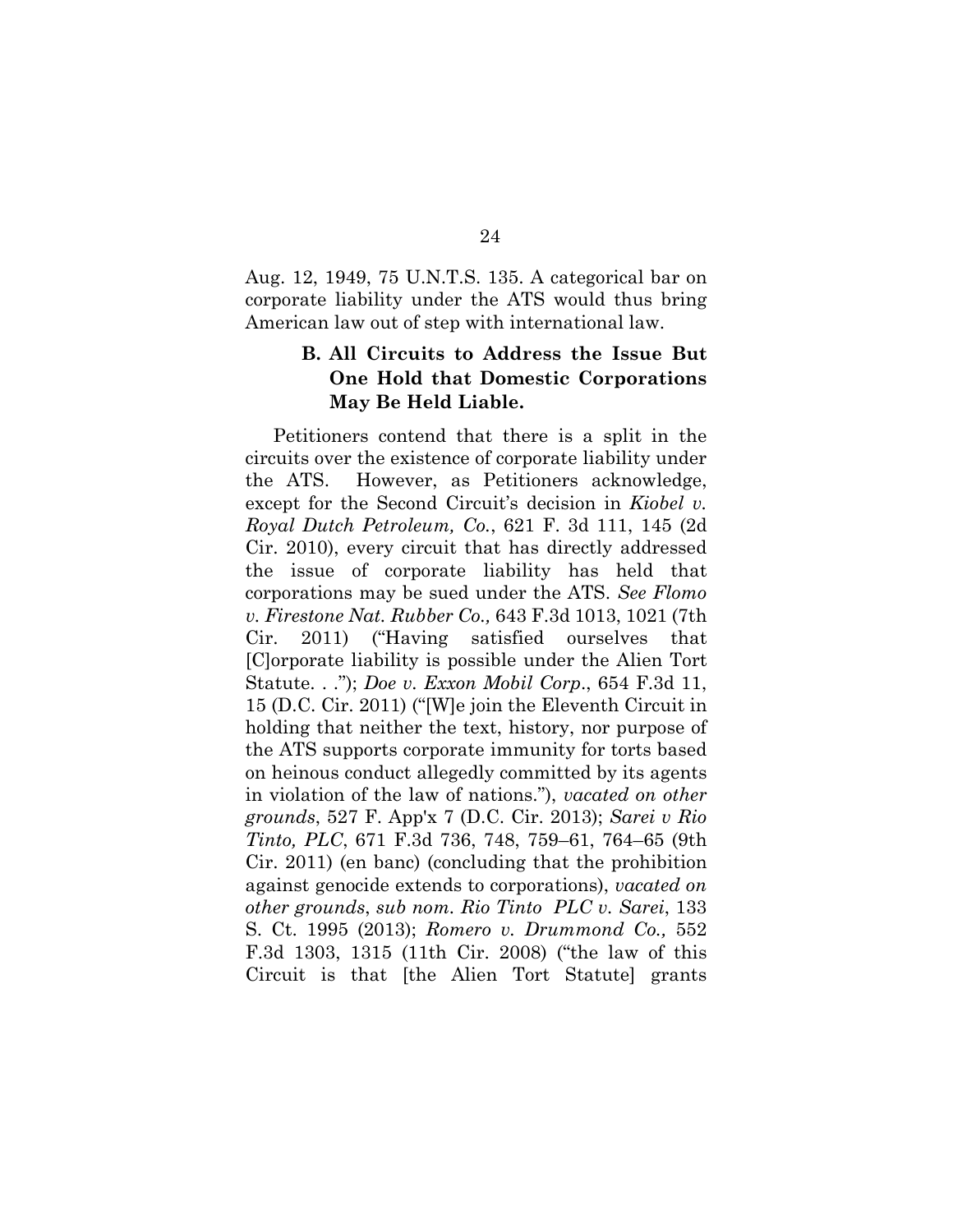jurisdiction from complaints of torture against corporate defendants").[2](#page-32-0) 

Petitioner's claim there is a "division in the lower courts" by citing one outlying decision, already reviewed by this Court: *Kiobel v. Royal Dutch Petroleum Co.*, 621 F.3d 111 (2d Cir. 2010). Several Second Circuit decisions questioned the continuing binding nature of the Circuit's *Kiobel* decision prior to *Jesner*. In *Licci ex rel. Licci v. Lebanese Canadian Bank, SAL*, 732 F. 3d 161, 174 (2d Cir. 2013), a Second Circuit panel specifically questioned the binding nature of the Circuit's *Kiobel* decision after this Court's decision in that case and remanded the issue

<span id="page-32-0"></span><sup>2</sup> The Fourth Circuit also has a pending case regarding the involvement of corporations in medical experimentation on unwitting subjects, namely infecting 774 Guatemalan nationals (including vulnerable children in an orphanage) with syphilis without their knowledge during the 1940s and 1950s. *See Estate of Alvarez v. Johns Hopkins Univ. et al.*, 373 F.Supp.3d 639, 647 (D. Md. 2019); *Estate of Alvarez v. Johns Hopkins Univ.*, 205 F. Supp. 3d 681, 684 (D. Md. 2016) (detailing facts and noting that donations of malaria medications were used to gain access to the orphanage). The district court opined that allowing domestic corporate liability would further the purposes of the ATS, "by affording a remedy in U.S. courts to foreign nationals for violations of international law by a U.S. corporation." *Estate of Alvarez*, 373 F. Supp. 3d at 648. The district court subsequently certified an interlocutory appeal on the issue. *Estate of Alvarez v. Johns Hopkins Univ.*, 2019 WL 1779339 (D. Md. Apr. 23, 2019), and the case is now pending before the Fourth Circuit. *Estate of Alvarez*, No. 19-1530 (4th Cir. filed May 17, 2019).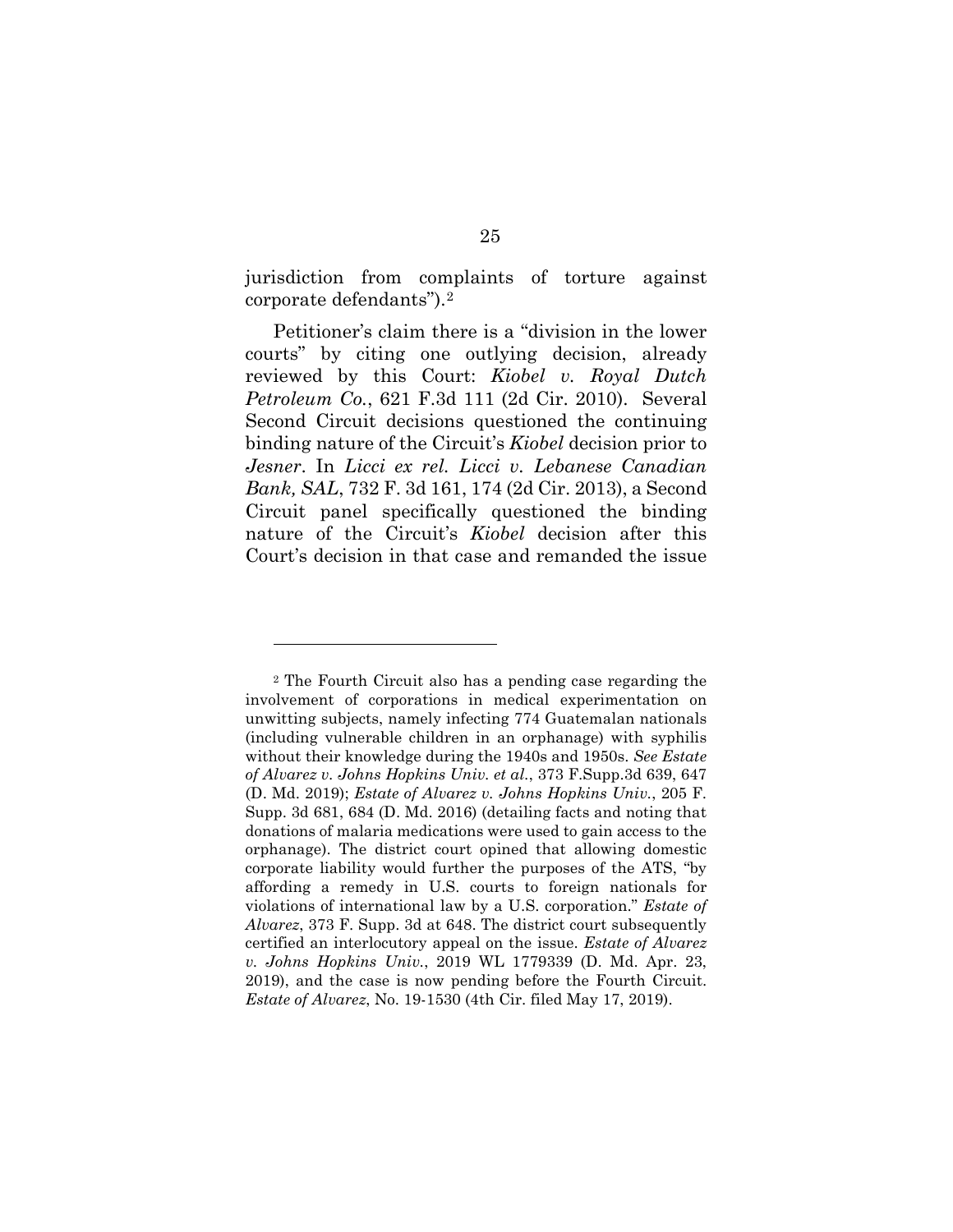to the district court rather than dismiss the case based on the Circuit's *Kiobel* precedent.[3](#page-33-0)

The Second Circuit itself has been reluctant to adopt a bar to corporate liability following *Kiobel*. *See Mastafa,* 770 F.3d at 179 n.5 (explicitly noting that panel had "no need" to address corporate liability even though the claims were against a corporate defendant); *Sikhs for Justice, Inc. v. Nath,* 596 F. App'x 7, 10 (2d Cir. 2014) (same). The decision vacated and then affirmed in *Jesner* was the first case to apply the Second Circuit's *Kiobel* decision as the law of the Circuit, and noted that the 2011 *Kiobel*  decision "appears to swim alone against the tide" of its sister circuits. *In re Arab Bank, PLC Alien Tort Statute Litig*., 808 F.3d 144, 151 (2d Cir. 2015), *as amended* (Dec. 17, 2015). The Second Circuit has yet to address the effect, if any, of the *Jesner* decision on its circuit's case law. Given the current status of the case law in the circuit courts, the split is not so fully developed as to merit review in a case where Respondents have been given leave to specify additional allegations about the underlying conduct.

## **III. THERE ARE NO PRUDENTIAL OR SEPARATION OF POWERS CONCERNS NECESSITATING REVIEW**

<span id="page-33-0"></span>Even if *Jesner* did, as Defendants insist, urge courts to restrict cases to those satisfying *Sosa*, Pet.

<sup>3</sup> The case was ultimately dismissed on other grounds.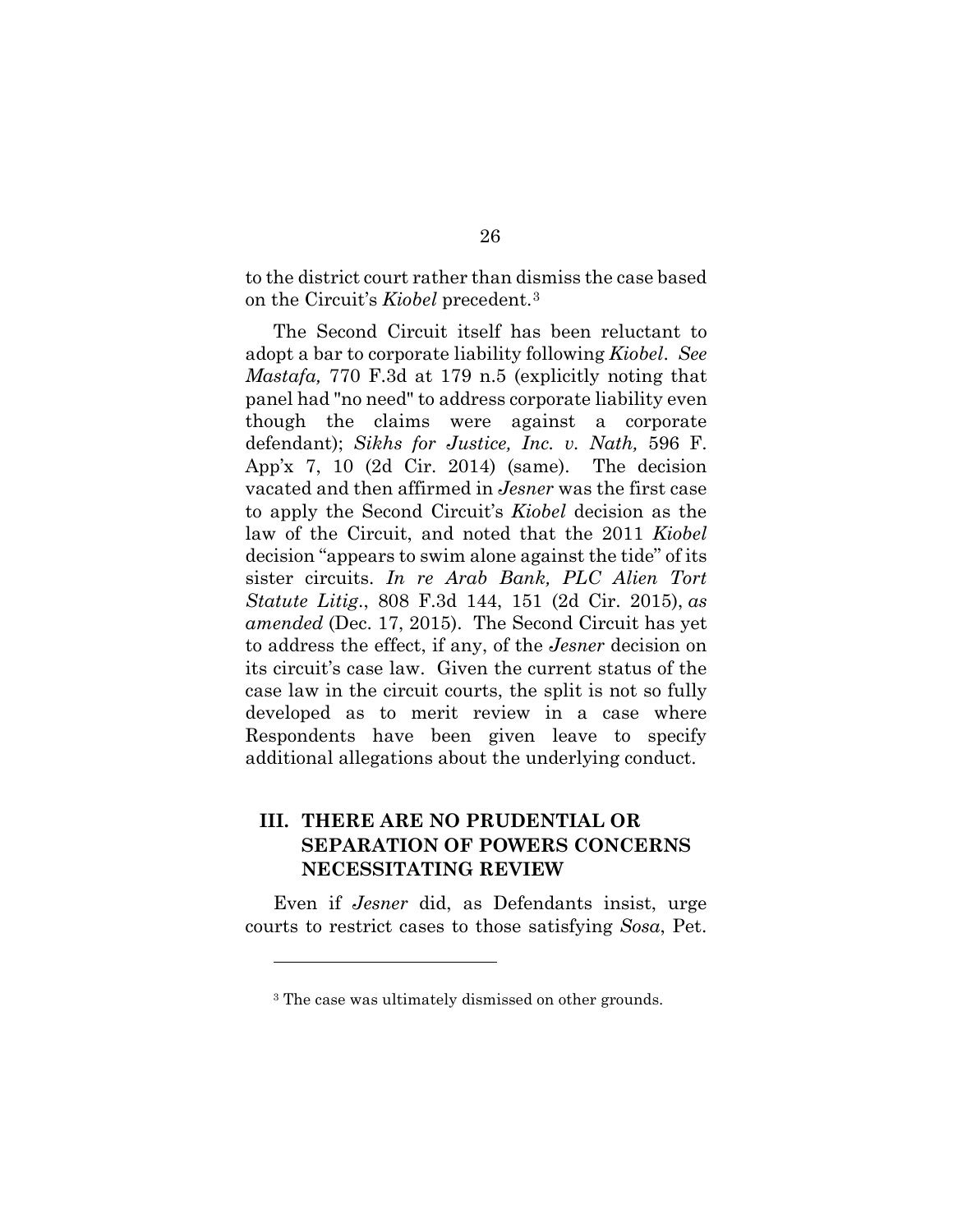26, this case fits within that rubric. Both domestic and international courts agree that slavery is a crime that can be committed by corporations. The Ninth Circuit held that there was corporate liability for slavery under international law particularly given the nature of the norm, a profit motive could provide the requisite intent to commit slavery. *Doe I v. Nestlé USA*, 766 F.3d at 1025. Nothing in international law precludes corporate liability for child slavery and forced labor offenses. As the Ninth Circuit indicated "it would be contrary to both the categorical nature of the prohibition on slavery and the moral imperative underlying that prohibition to conclude that incorporation leads to legal absolution for acts of enslavement." *Nestlé*, 766 F.3d 1022.

The court of appeals already found that Respondents sufficiently alleged that Nestlé and Cargill acted purposefully to avail themselves of slavery and forced child labor and therefore maximize profits. Pet. App. 36a; *Nestlé*, 766 F.3d at 1026. The questions presented on review are preliminary legal rulings at the motion to dismiss stage in line with the vast majority of circuit courts. This Court should deny review and allow Respondents to amend their complaint with additional facts about the domestic corporations' behavior in this case.

This case involves a universally agreed upon norm against child slavery. Despite what Defendants imply is an overriding interest in increased production, the United States Government has consistently made its opposition to slavery clear. *See* 19 U.S.C.A. § 1307 (prohibiting entry into the United States of any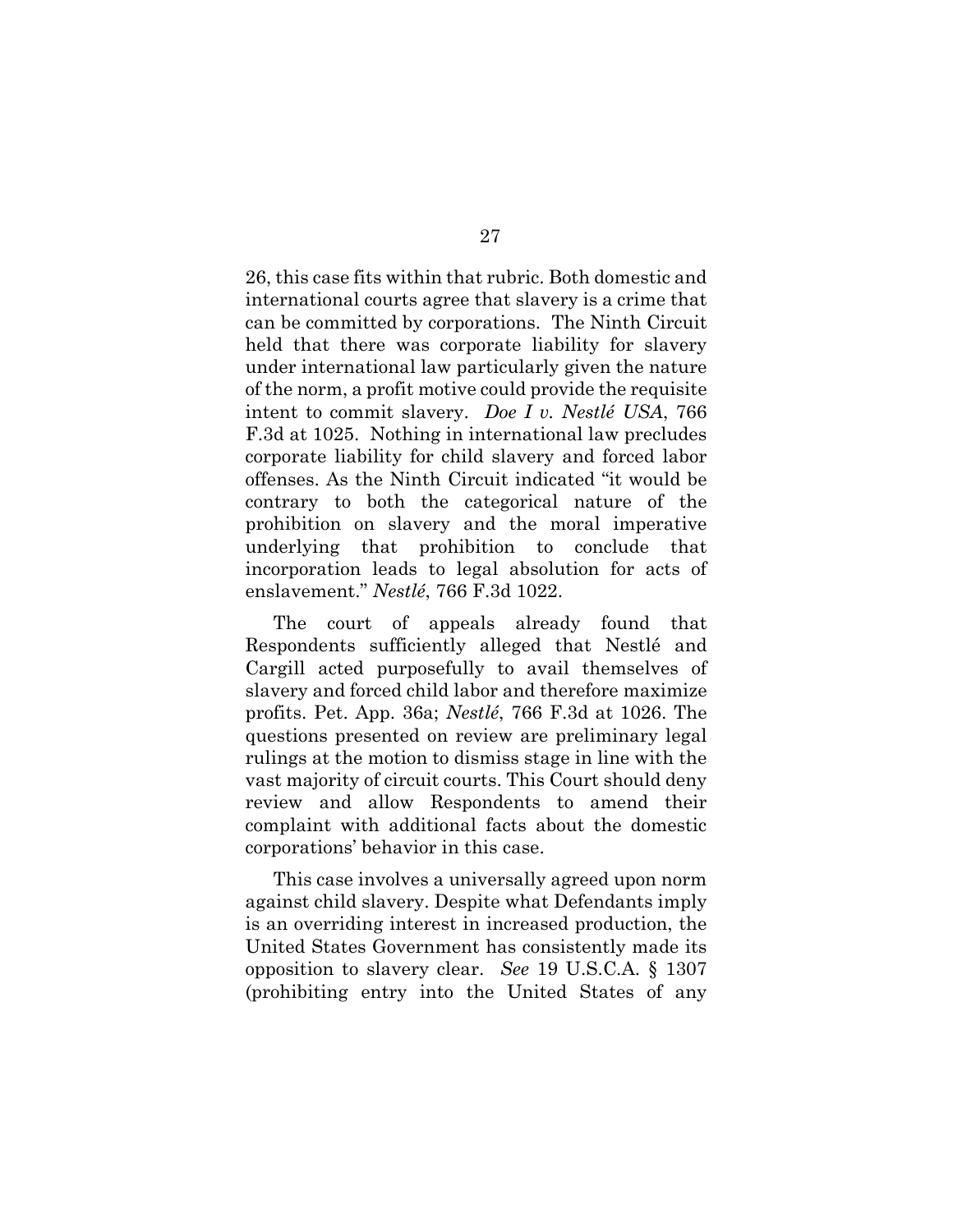foreign goods produced through forced or indentured labor); Trade Facilitation and Trade Enforcement Act of 2015, Pub. L. No. 114-125, §910, 130 Stat. 122, 239– 40 (requiring annual reports to both the Senate and House regarding monitoring and compliance with this prohibition). No interest in cocoa production overrides these policies. No separation of powers concern arises when courts ac in concert with established U.S. policies. Nor has the Ivory Coast filed any objection or statement of interest that might indicate opposition to this lawsuit against private parties. These are precisely the "narrow circumstances" referred to in *Jesner* where universally condemned behavior is at issue and no third party or country is opposing the suit. *Jesner*, 138 S. Ct. at 1389.